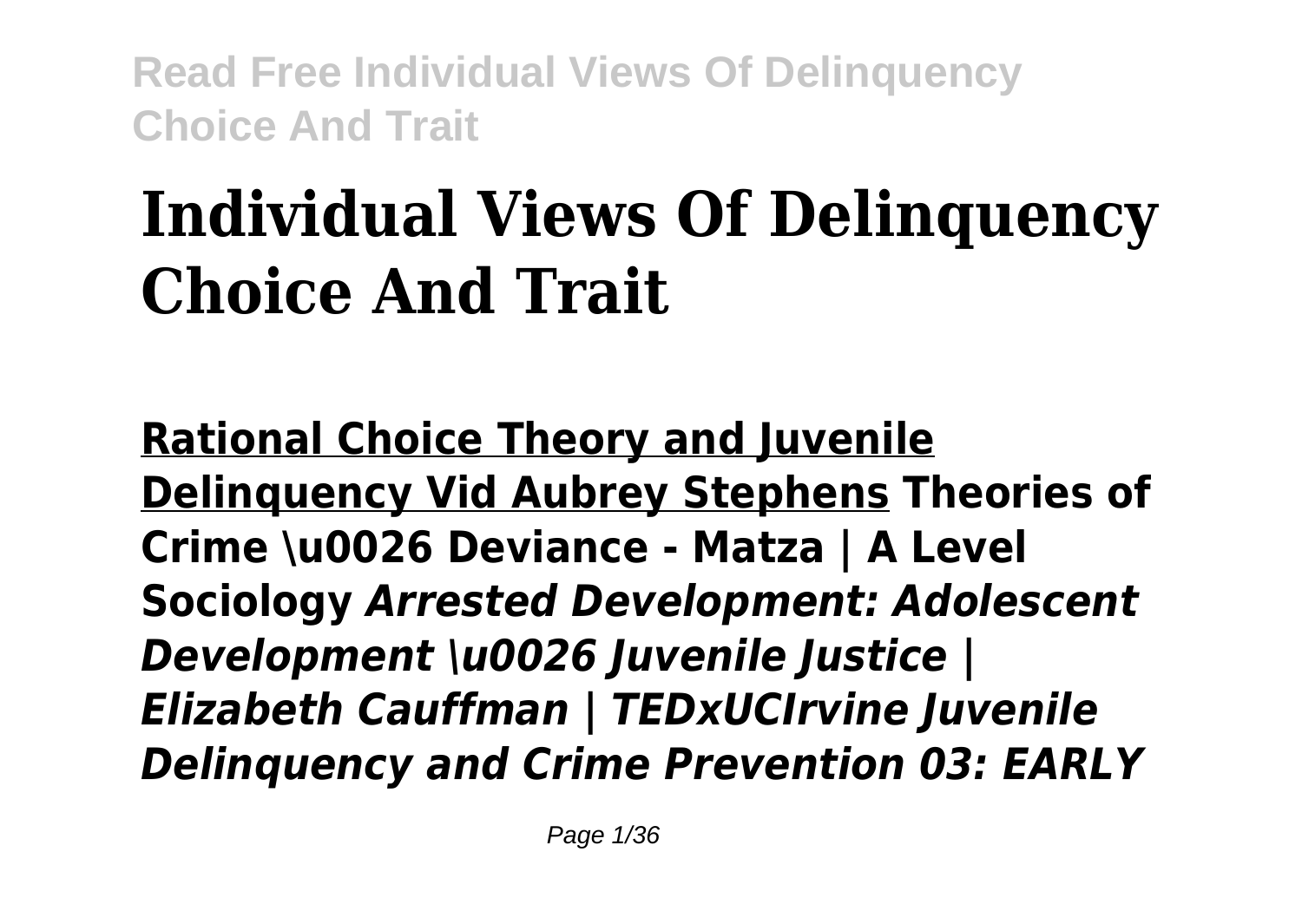*GENERAL THEORIES OF DELINQUENCY* **Theory \u0026 Deviance: Crash Course Sociology #19 Jordan B. Peterson on 12 Rules for Life**  *Criminology Board Exam Reviewer PART 1 of 4 Juvenile Delinquency and Crime Prevention* **Juvenile Delinquency: Two Types of Criminal Careers Sargon of Akkad and Jonathan Pageau - New Atheist Failure Charles Murray: Why America is Coming Apart Along Class Lines** *Juvenile Delinquency and Crime Prevention 06: Sociological Theories How To Recognize Covert/Collapsed Personality* Page 2/36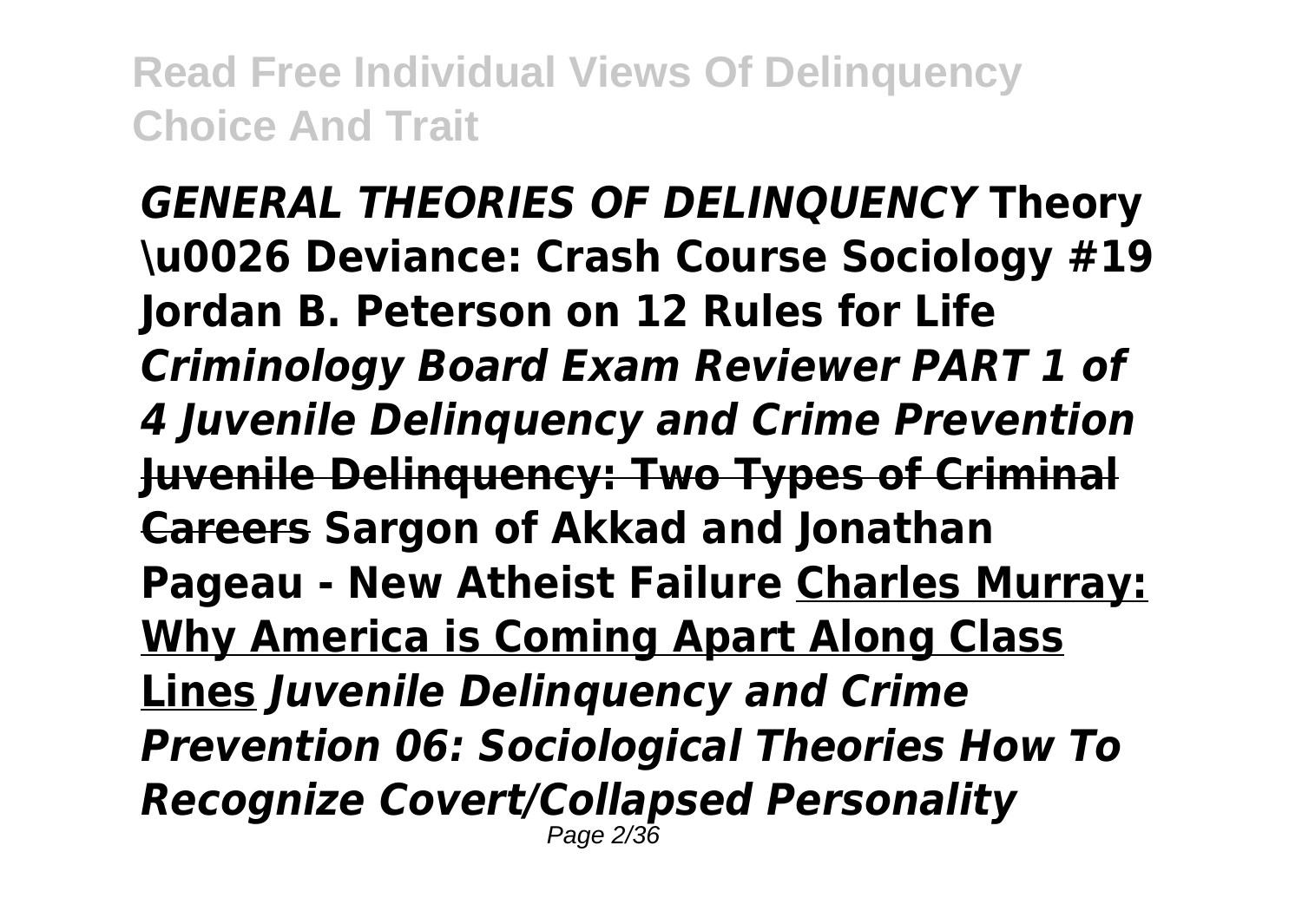*Disorders* **Ayn Rand on Feminism and Equal Opportunity Employment Special Report: Inside the Juvenile Justice System** *12 Rules for Life (Animated) - Jordan Peterson Prevent Juvenile Delinquency* **Improving early child development with words: Dr. Brenda Fitzgerald at TEDxAtlanta Causes of Juvenile Delinquency** *Noam Chomsky on Fascism: Could It Happen Here? Rethinking Challenging Kids-Where There's a Skill There's a Way | J. Stuart Ablon | TEDxBeaconStreet* **What is JUVENILE** Page 3/36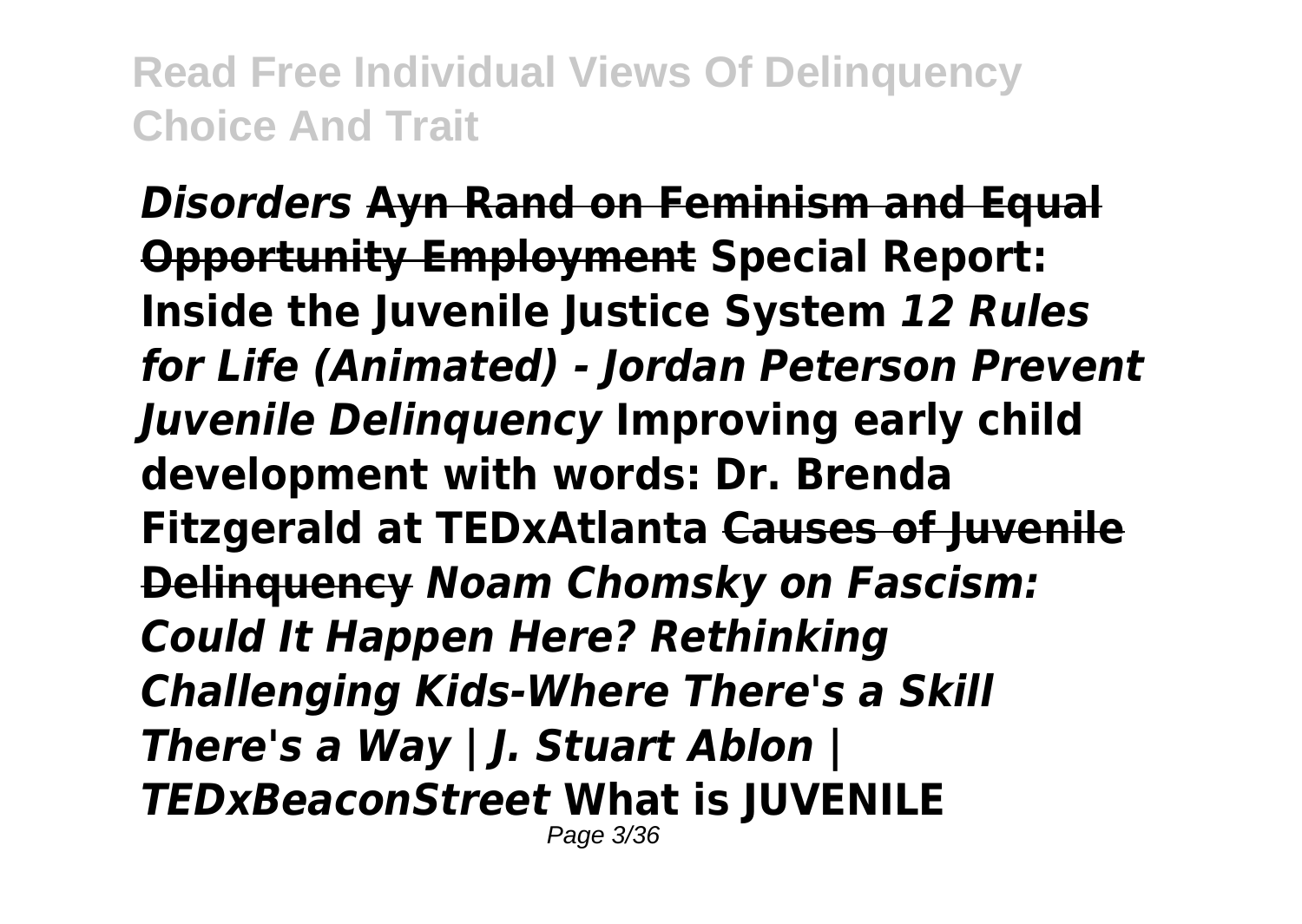**DELINQUENCY? What does JUVENILE DELINQUENCY mean? JUVENILE DELINQUENCY meaning Crime: Crash Course Sociology #20** *Joe Rogan Experience #729 - Jocko Willink* **2017 Maps of Meaning 04: Marionettes and Individuals (Part 3)** *History of the Juvenile Justice System*

**Solving the Youth Crime 'Problem' | Stephen Case | TEDxLoughboroughU***What is the most important influence on child development | Tom Weisner | TEDxUCLA*

**How To Buy Property With Delinquent Taxes** Page 4/36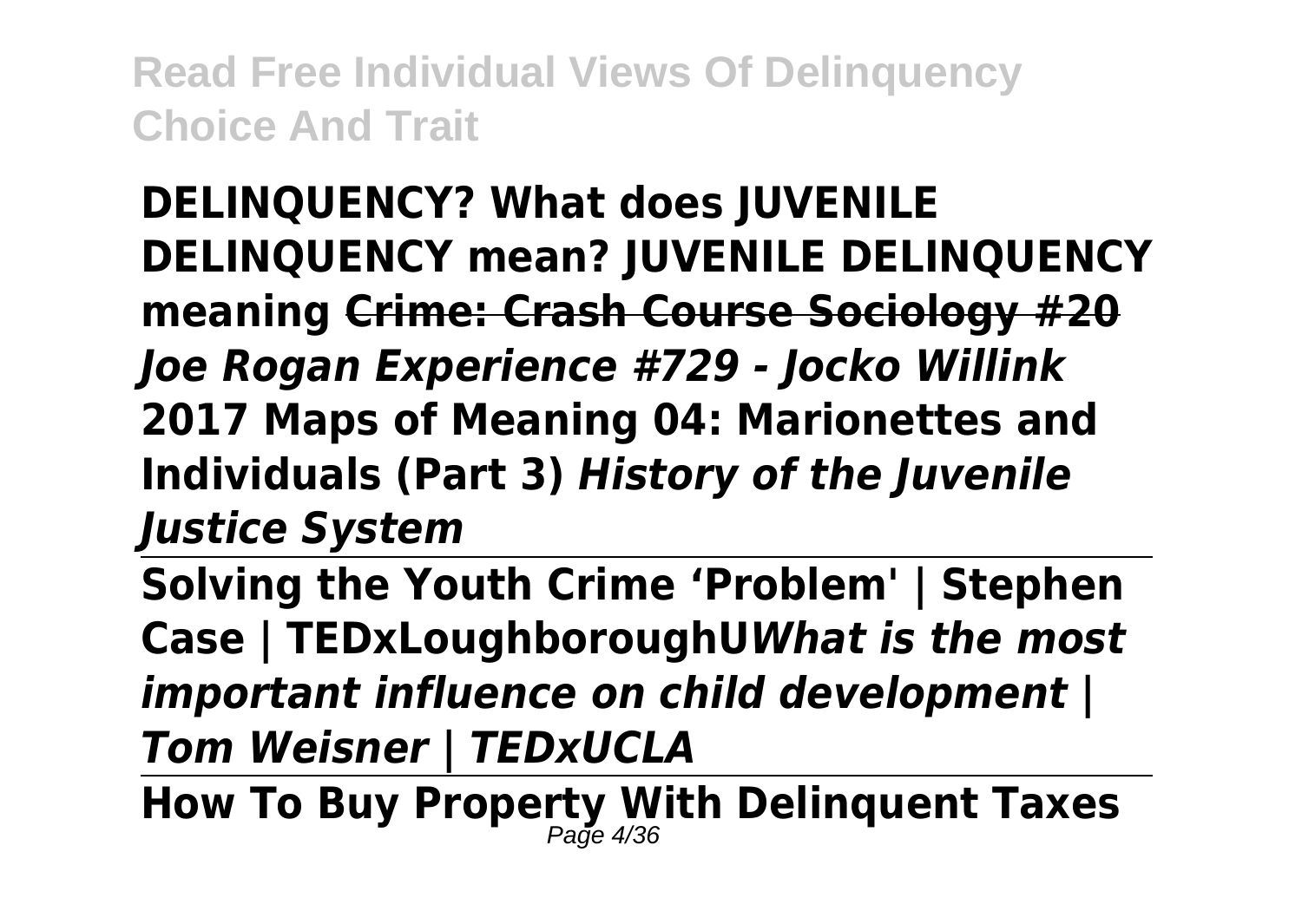# **America's Juvenile Injustice System | Marsha Levick | TEDxPhiladelphia Individual Views Of Delinquency Choice**

**Cognitive theory contends that the choice to commit delinquent acts can be controlled by the threat of punishment; if people believe illegal behavior will result in severe sanctions, they will choose not to commit crimes.**

**Quiz+ | Quiz 3: Individual Views of Delinquency: Choice ...** Page 5/36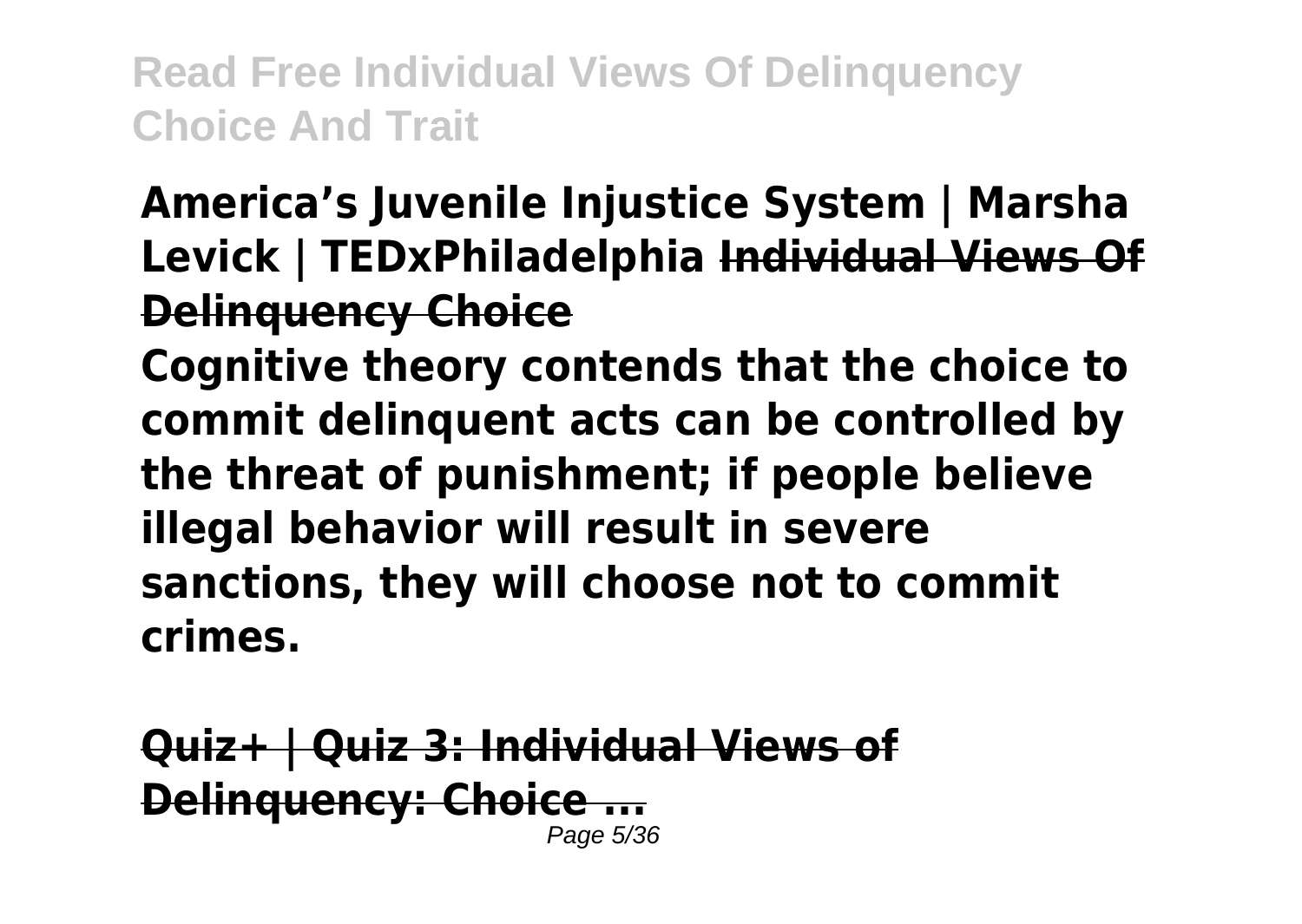**Read Book Individual Views Of Delinquency Choice And Trait choose to engage in antisocial activity because they believe their actions will be beneficial. Individual Views of Delinquency: Choice and Trait Holds that youths will engage in delinquent and criminal behavior after weighing the consequences and benefits of their actions;**

**Individual Views Of Delinquency Choice And Trait**

**Choice theory maintains that delinquency is** Page 6/36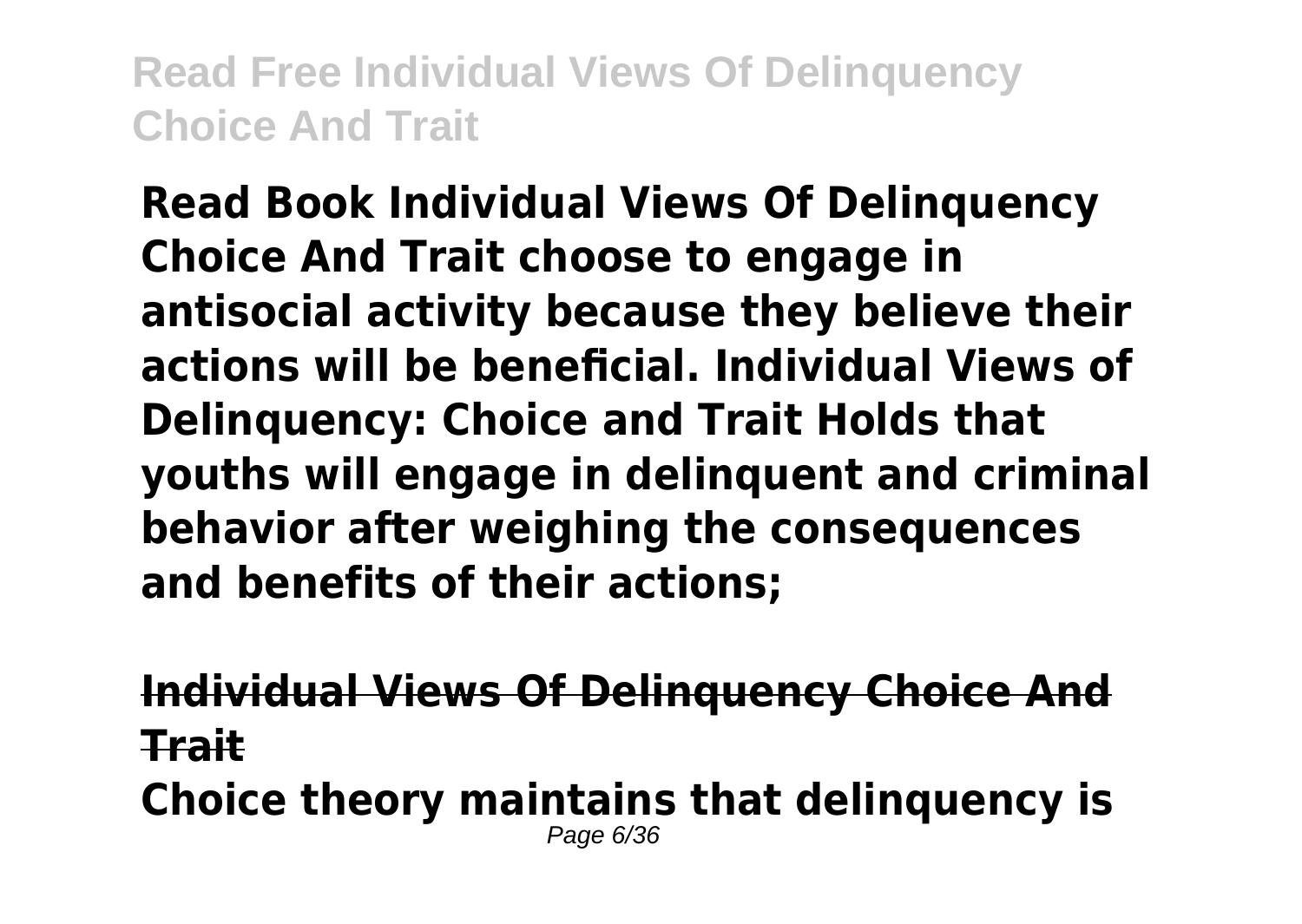**rational and can be prevented by punishment that is sufficiently severe and certain. Delinquents who choose crime must evaluate the characteristics of a target to determine its suitability. Routine activities theory suggests that delinquent acts are a function of motivated offenders, lack of capable guardians, and availability of suitable targets.**

**Individual Views of Delinquency: Choice and Trait**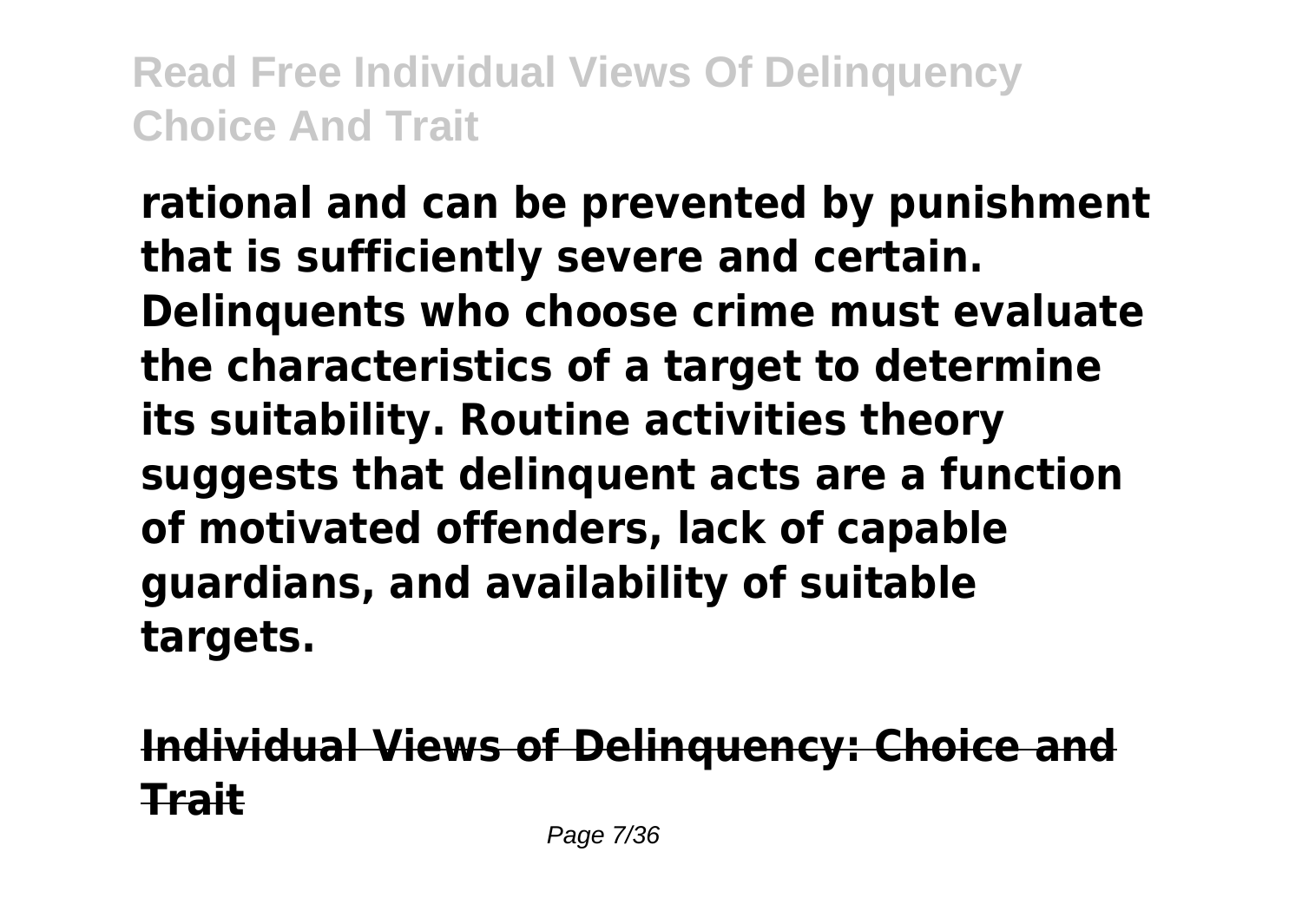**Access Free Individual Views Of Delinquency Choice And Trait book. Delivering good photo album for the readers is kind of pleasure for us. This is why, the PDF books that we presented always the books as soon as incredible reasons. You can admit it in the type of soft file. So, you can way in individual views of delinquency choice**

**Individual Views Of Delinquency Choice And Trait**

**Download File PDF Individual Views Of** Page 8/36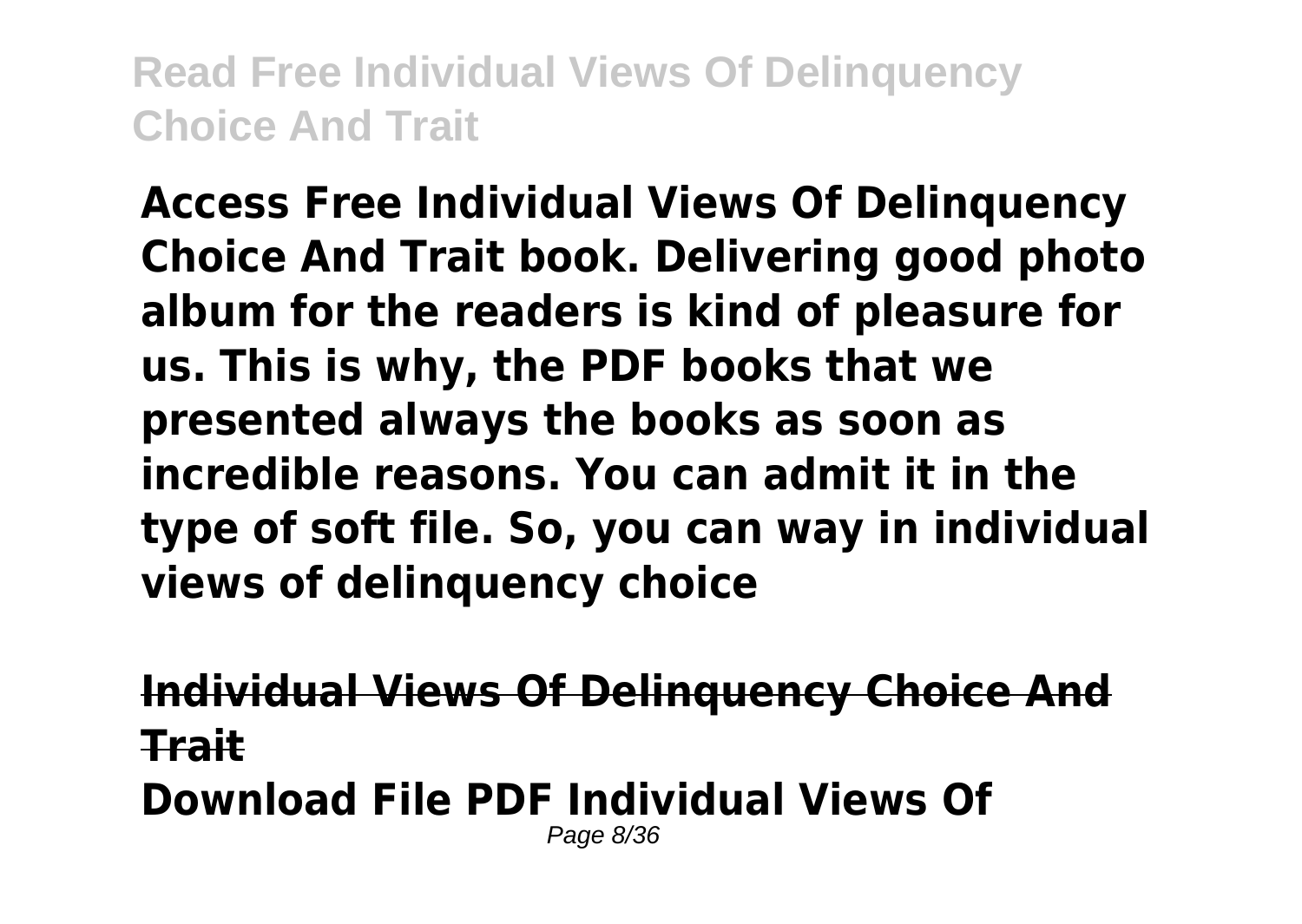# **Delinquency Choice And Trait pretentiousness is by collecting the soft file of the book. Taking the soft file can be saved or stored in computer or in your laptop. So, it can be more than a tape that you have. The easiest habit to look is that you can moreover save the soft file of individual views of**

**Individual Views Of Delinquency Choice And Trait Quiz 3: Individual Views of Delinquency: Choice and Trait Unlocking this quiz will** Page 9/36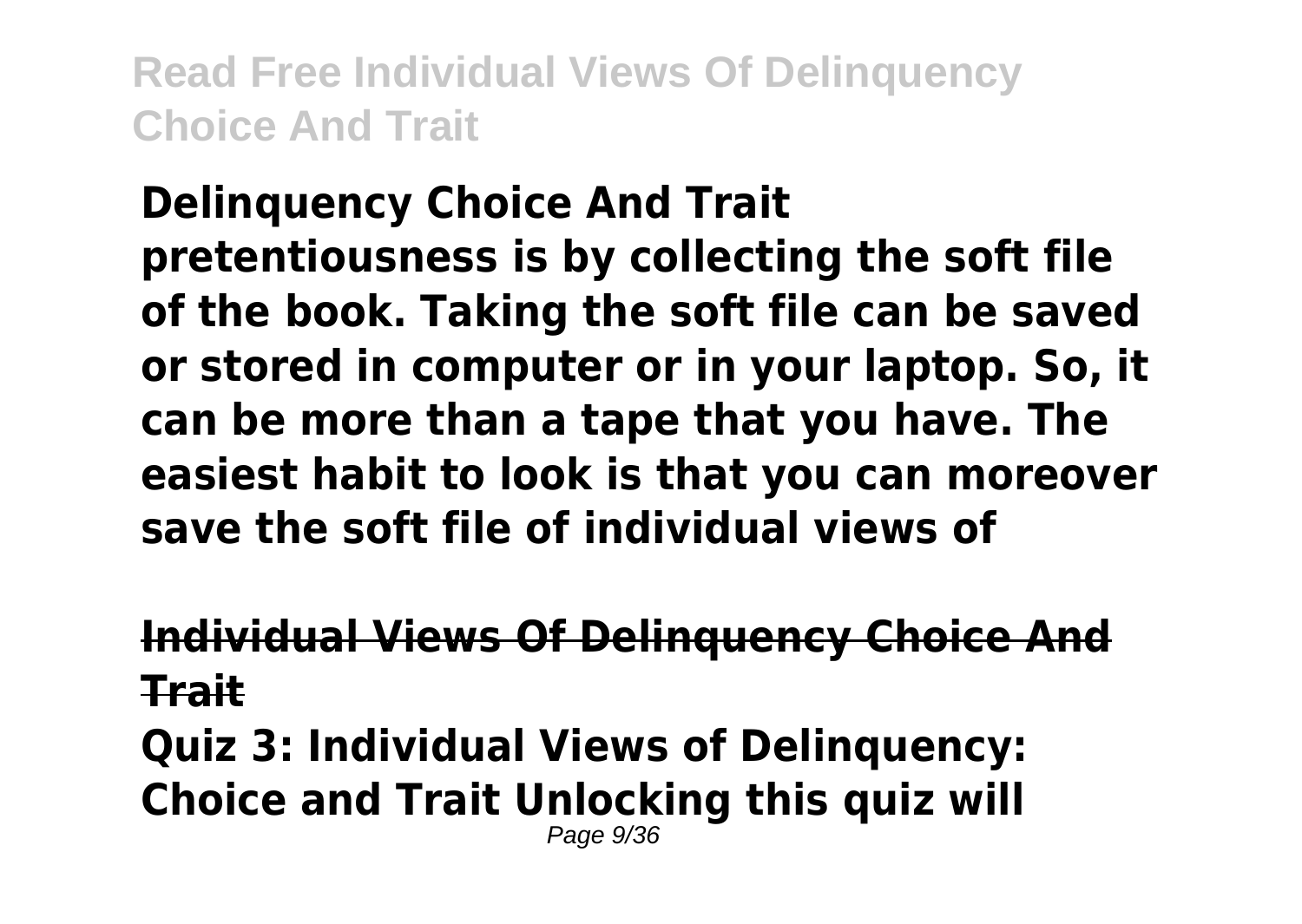### **decrease the balance by one, you will not be able to revert this action. Cancel Unlock**

# **Quiz+ | Quiz 3: Individual Views of Delinquency: Choice ...**

**There are two views that focus on the individual delinquent: 1. Choice theory suggests that offenders are rational decision makers who choose to engage in antisocial activity because they believe their actions will be beneficial 2. Trait theory suggest that delinquent acts are the product of personal** Page 10/36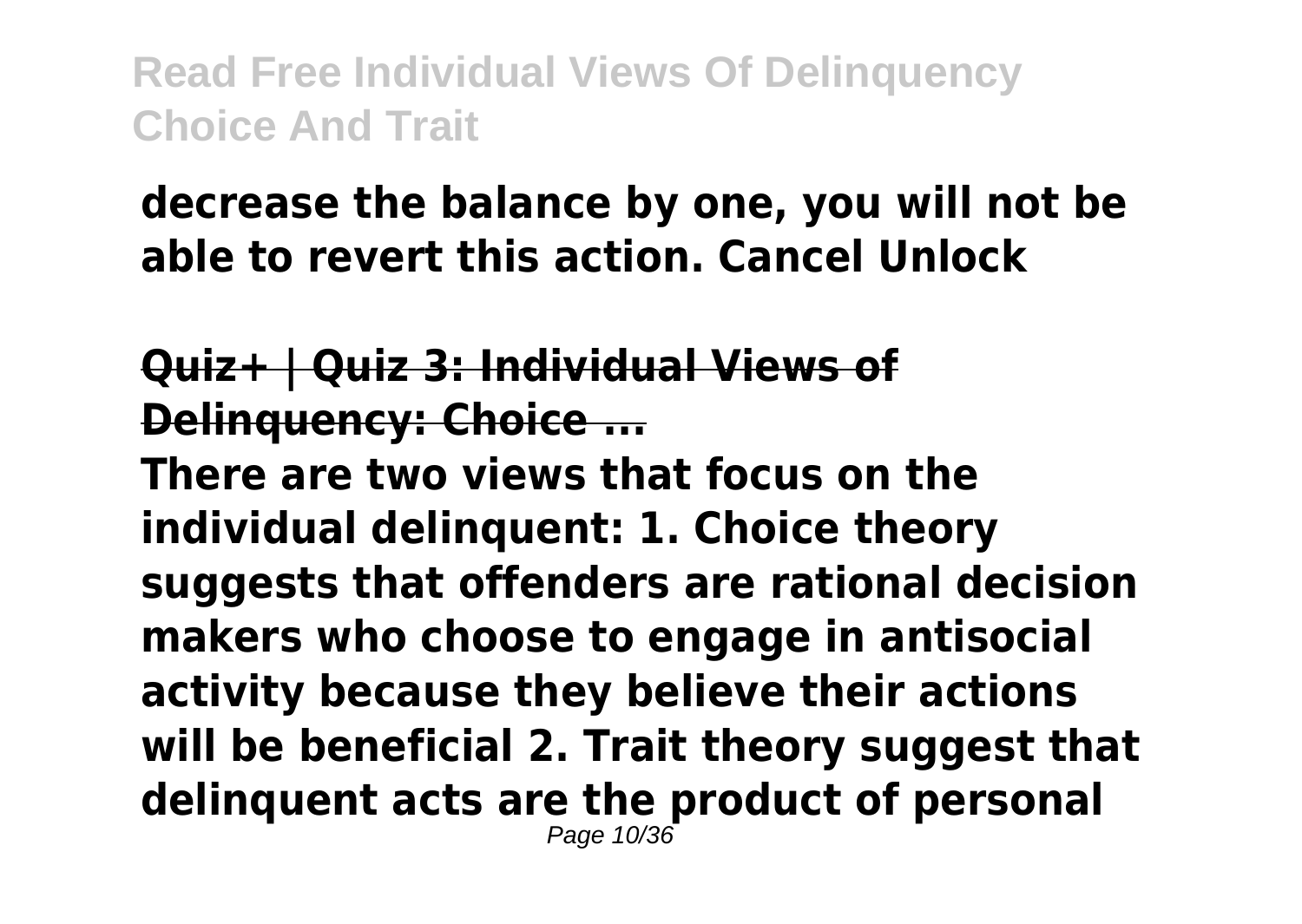# **problems and conditions II.**

# **JDCoreIM\_Ch3 - CHAPTER THREE INDIVIDUAL VIEWS OF ...**

**holds that youths engage in delinquent or criminal behavior due to aberrant physical or psychological traits that govern behavioral choices. free will. the view that youths are in charge of their own destinies and are free to make personal behavior choices unencumbered by environmental factors. classical criminology.** Page 11/36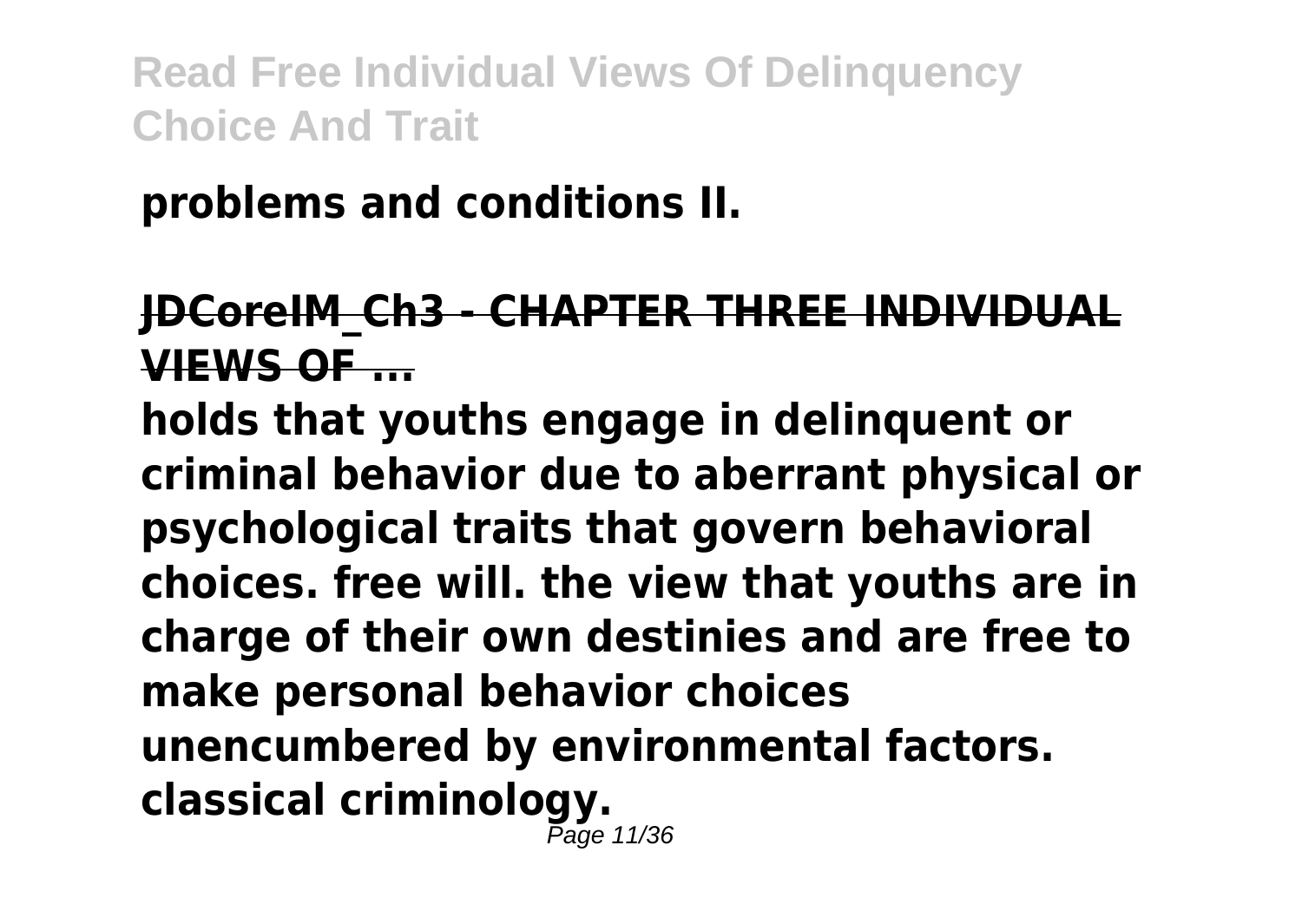#### **Chapter 3: Individual Views of Delinquency: Choice and ...**

**Individual Views of Delinquency: Choice and Trait: Interactive Quiz Due Sep 12, 2015 by 11:59pm; Points 100; Submitting an external tool; Available Aug 17, 2015 at 12am - Sep 12, 2015 at 11:59pm 27 days**

**Individual Views of Delinquency: Choice and Trait ...**

**Get Free Individual Views Of Delinquency** Page 12/36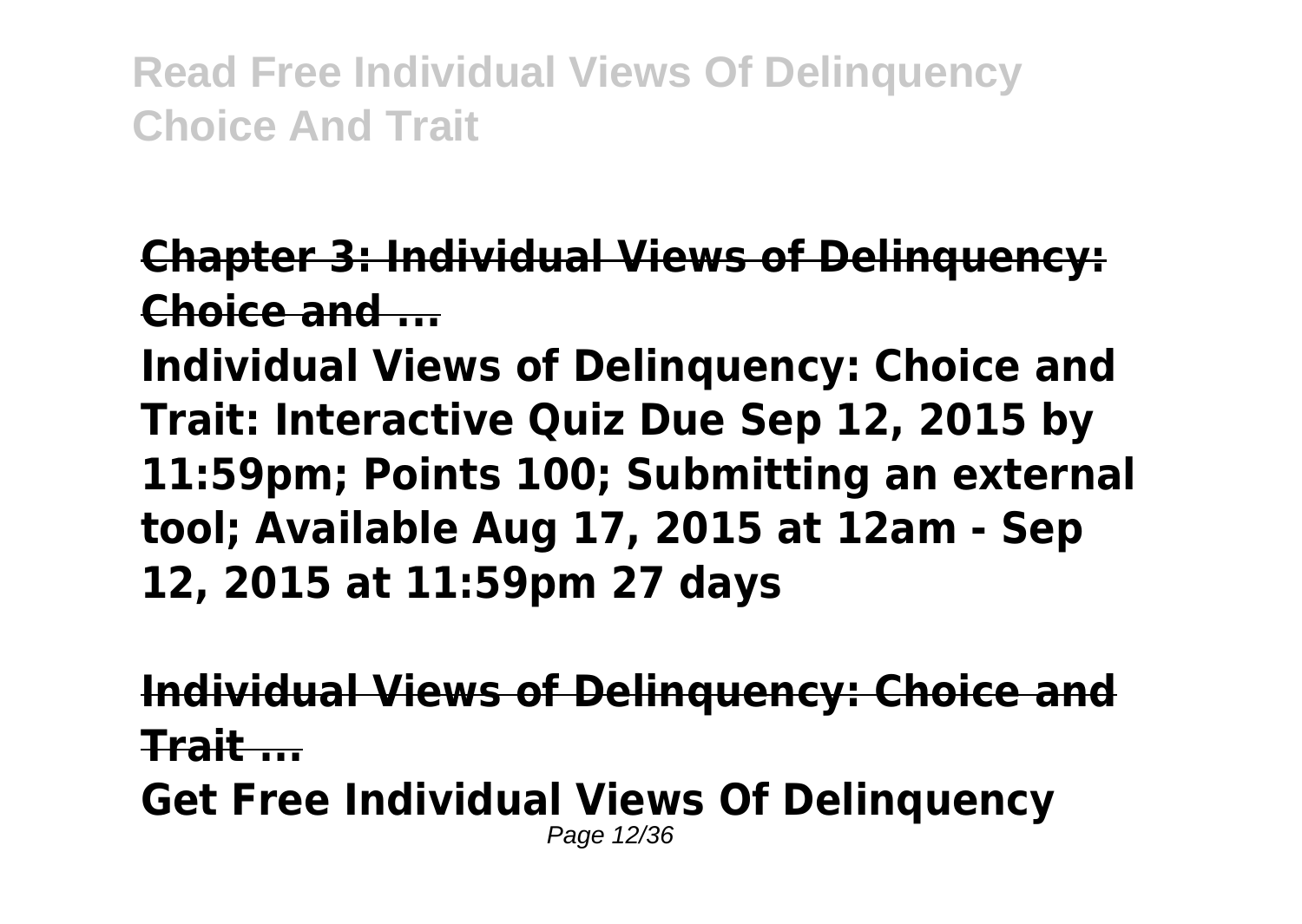**Choice And Trait or Nook, or their reading apps, we can make it really easy for you: Free Kindle Books, Free Nook Books, Below are some of our favorite websites where you can download free ebooks that will work with just about any device or ebook reading app. Choice Theory \u0026 Delinquency Page 2/14**

**Individual Views Of Delinquency Choice And Trait Load Individual Views of Delinquency: Choice**

**and Trait: Videos in a new window This tool**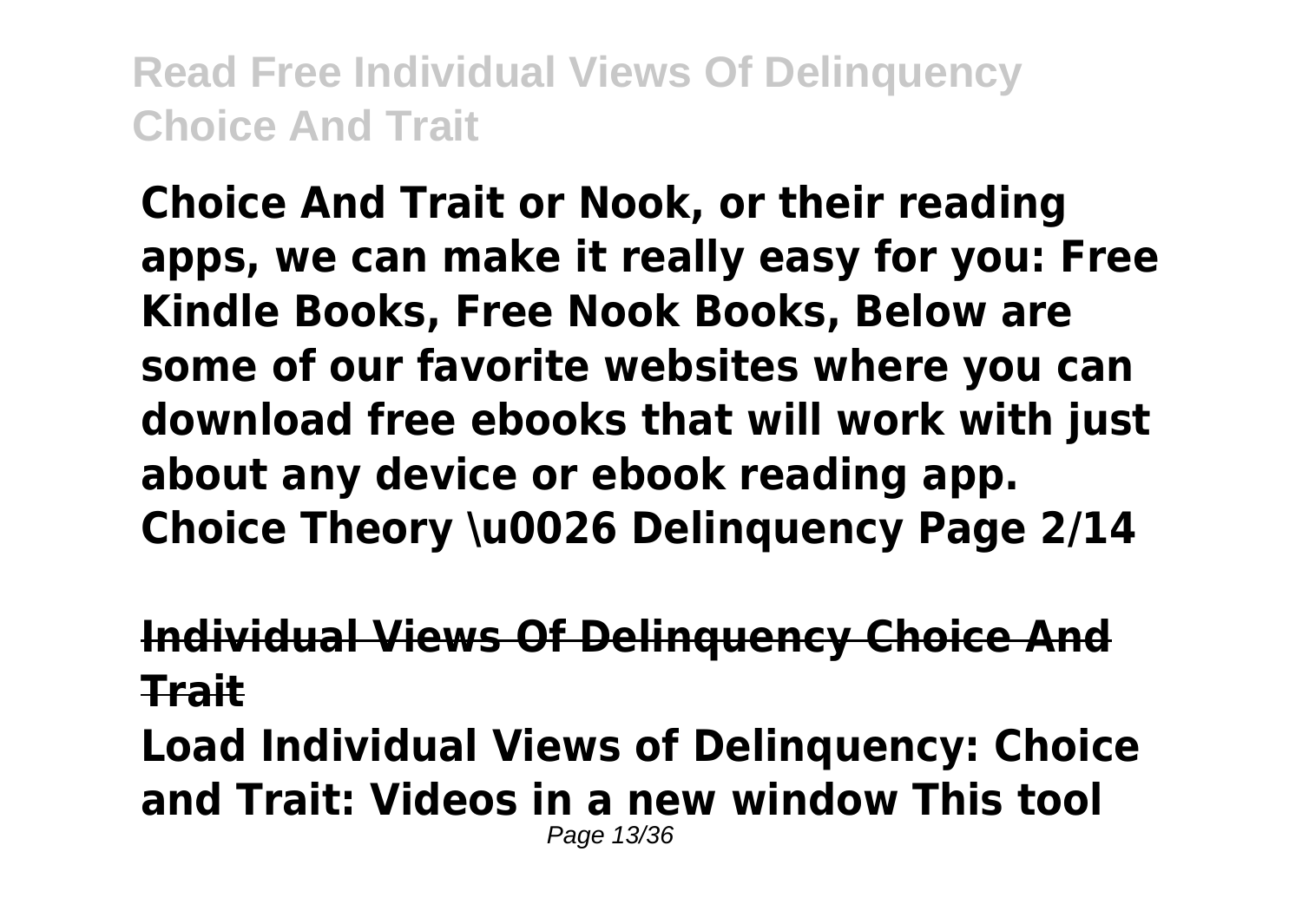# **was successfully loaded in a new browser window. Reload the page to access the tool again.**

#### **Individual Views of Delinquency: Choice and Trait: Videos**

**Copy and edit map Copy. INDIVIDUAL VIEWS OF DELINQUENCY. Education**

#### **INDIVIDUAL VIEWS OF DELINQUENCY | MindMeister Mind Map Blog. Sept. 11, 2020. Create a clean and** Page 14/36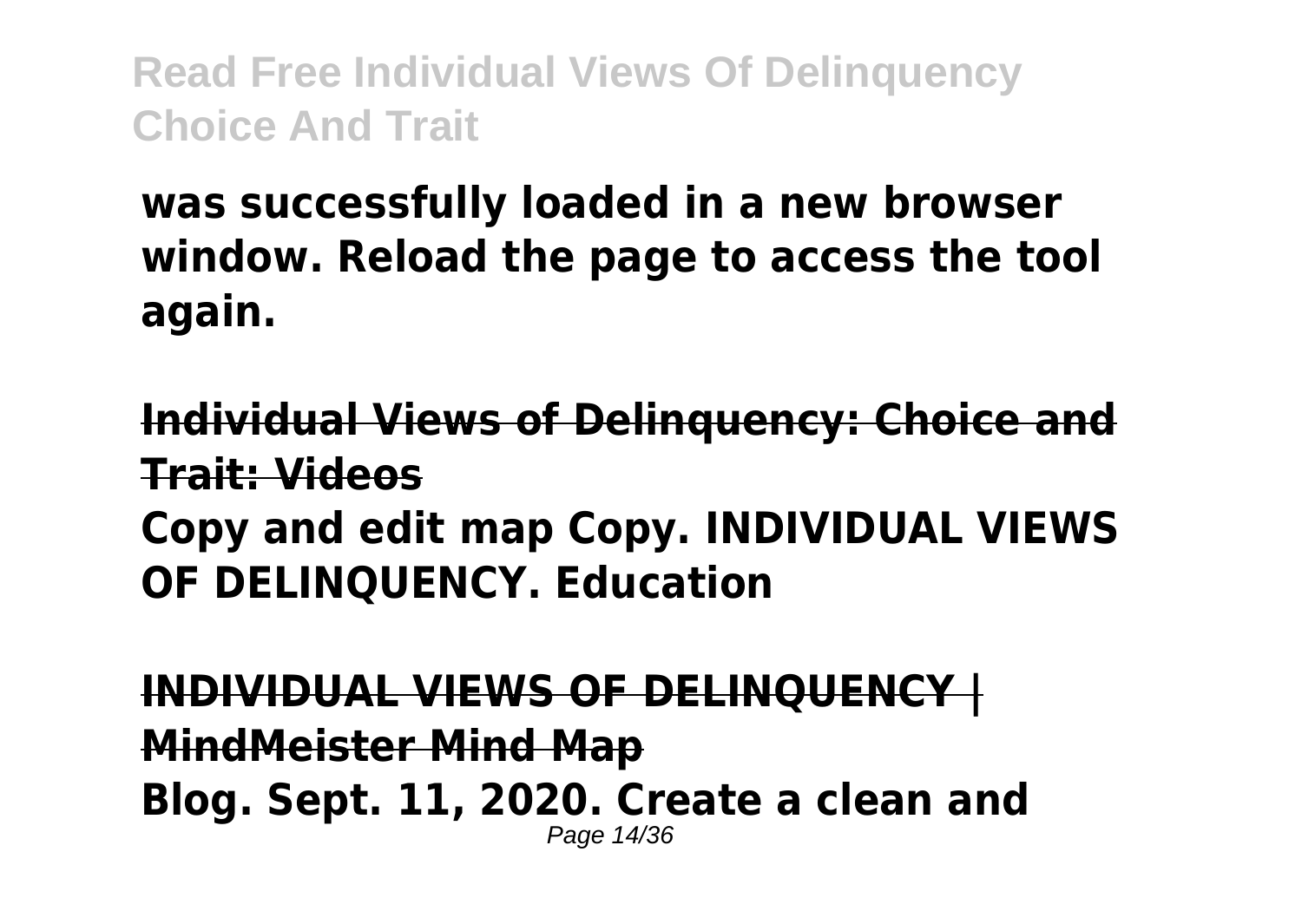# **professional home studio setup; Sept. 10, 2020. 3 interactive class activities to energize your online classroom**

**Individual Views of Delinquency: Choice & Trait by ...**

**Individual Views of Delinquency: Choice and Trait Ch. 3 Topic 5 Choice Theory Discouraging Delinquent Acts It suggests that juvenile offenders are rational decision makers who choose to engage in antisocial activity because they believe their actions** Page 15/36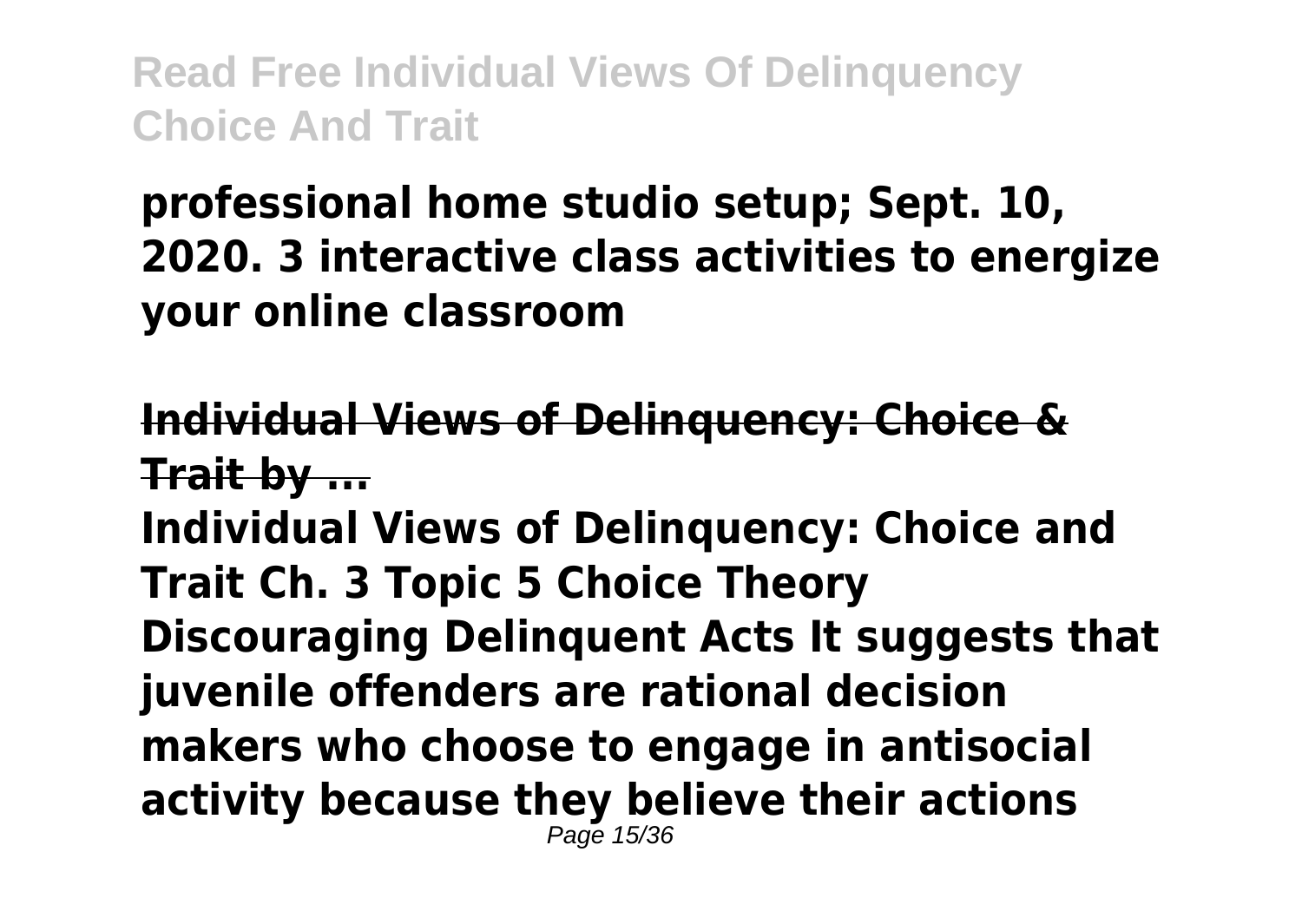# **will be beneficial. The first**

# **Individual Views of Delinquency: Choice and Trait by ...**

**choice theory. holds that youths will engage in delinquent and criminal behavior after weighing the consequences and benefits of their actions; delinquent behavior is a rational choice made by a motivated offender who perceives that the chances of gain outweigh any possible punishments or loss. trait theory.**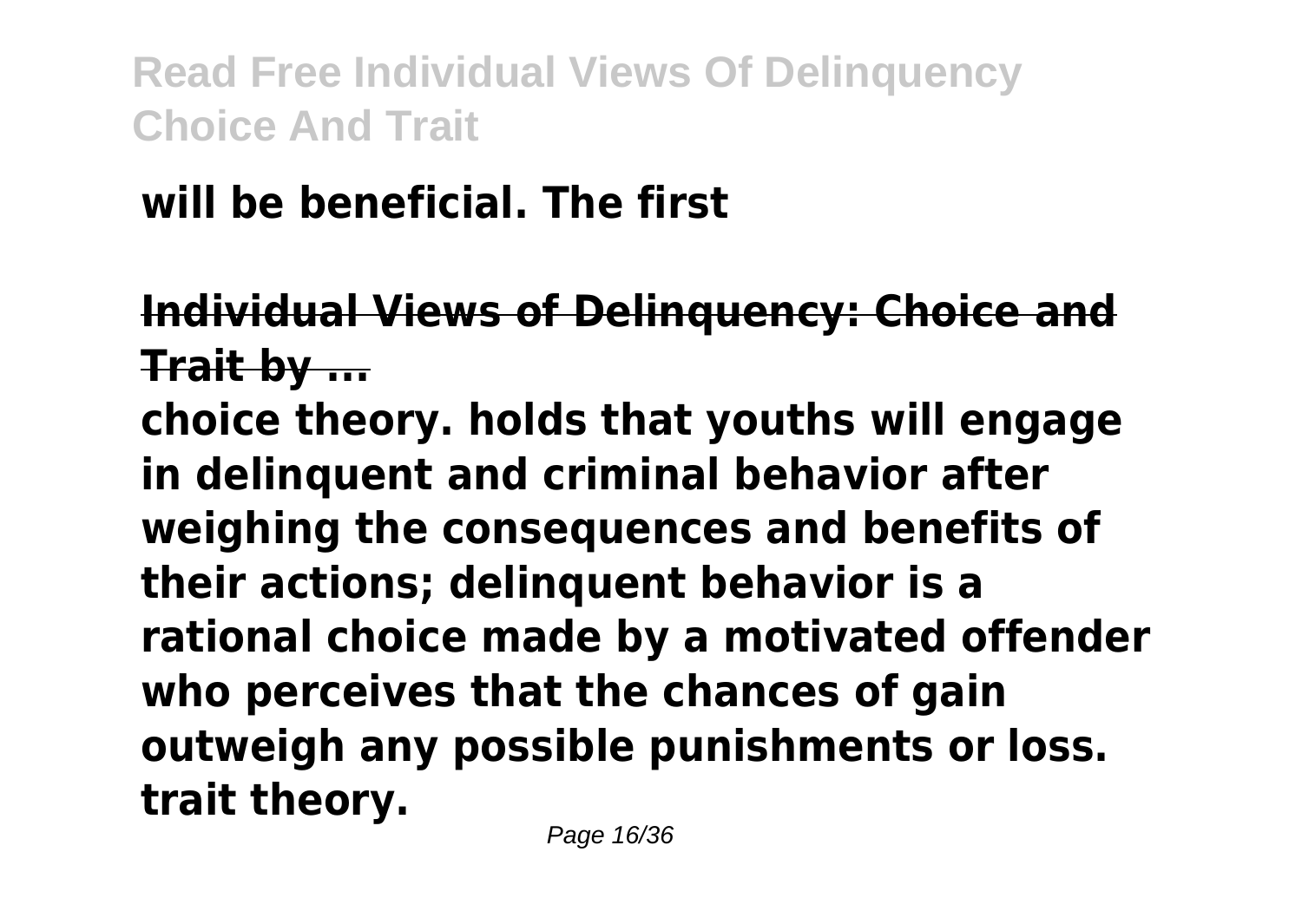#### **Chapter 3 - Individual Views of Delinquency Flashcards ...**

**Individual Views of Delinquency Choice and Trait; 2 Choice Theory. Holds that youths will engage in delinquent and criminal behavior after weighing the consequences and benefits of their actions ; Delinquent behavior is a rational choice made by a motivated offender who perceives that the chances of gain outweigh any possible punishment of loss. 3 Choice Theory. Free will** Page 17/36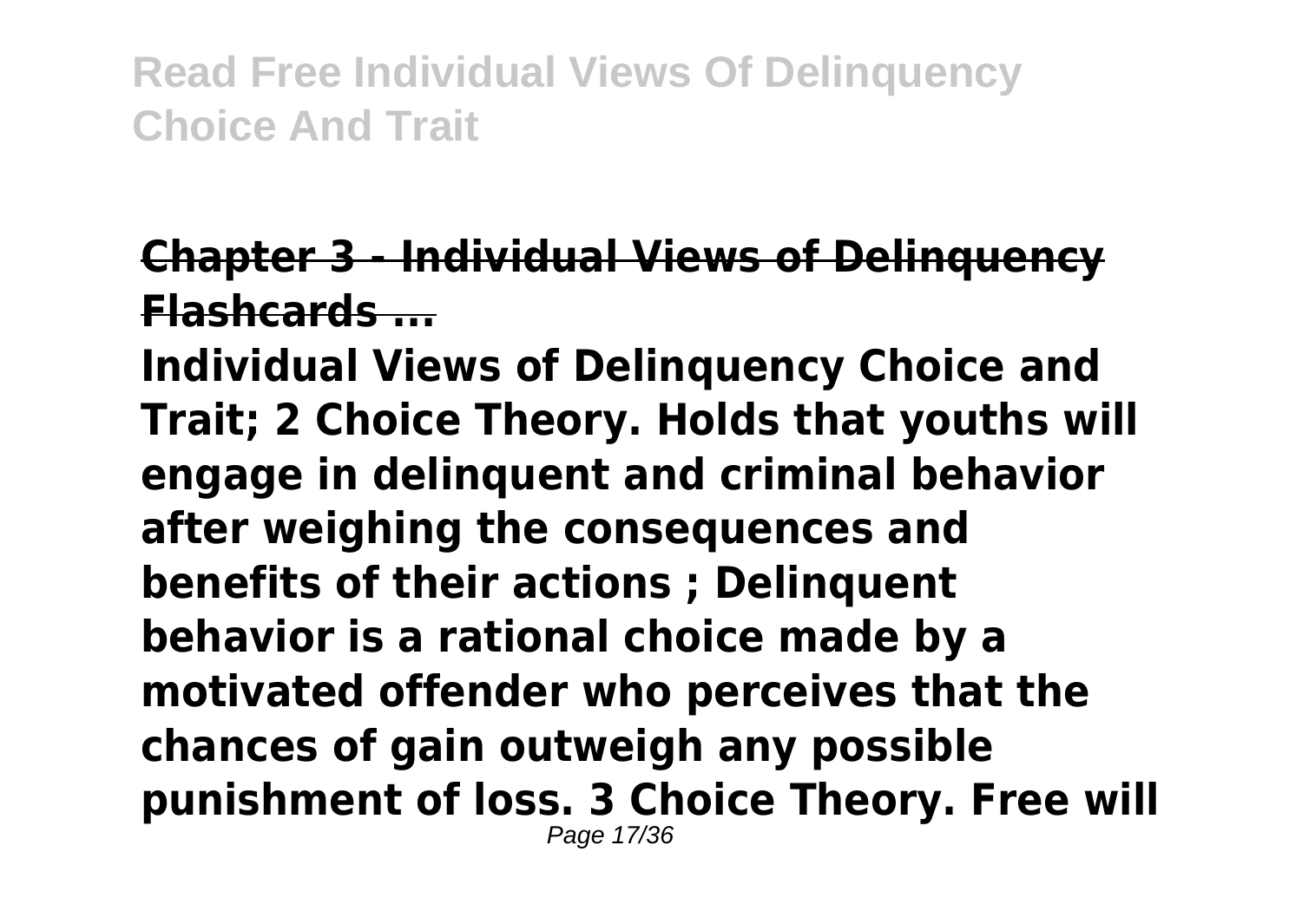## **allows youth to choose their own**

# **PPT – Individual Views of Delinquency: Choice and Trait ...**

**Rational choice provides a micro perspective on why individual offenders decide to commit specific crimes; people choose to engage in crime because it can be rewarding, easy, satisfying and fun. The central premise of this theory is that people are rational beings whose behaviour can be controlled or modified by a fear of punishment.** Page 18/36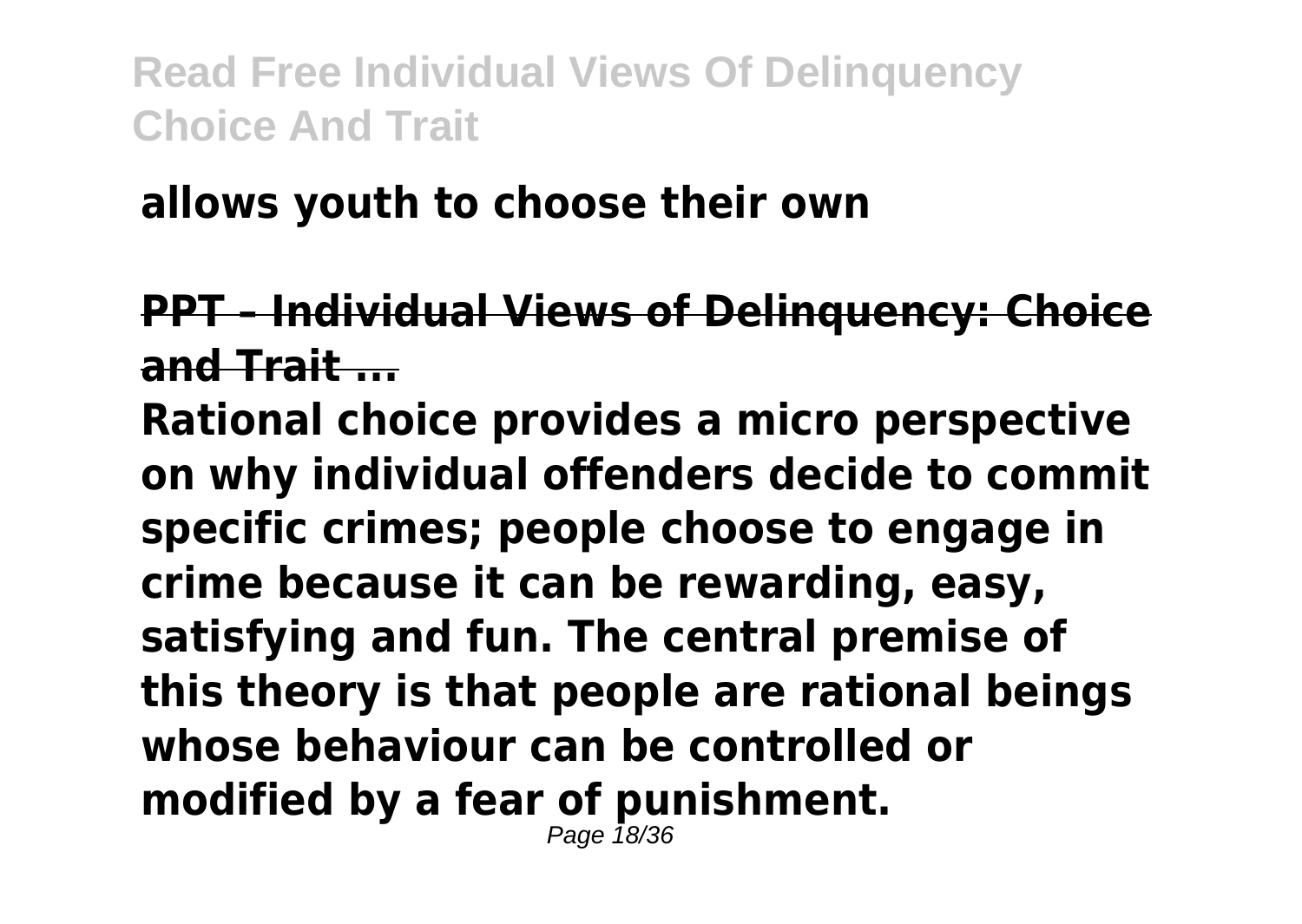**Rational Choice Theory and Juvenile Delinquency Vid Aubrey Stephens Theories of Crime \u0026 Deviance - Matza | A Level Sociology** *Arrested Development: Adolescent Development \u0026 Juvenile Justice | Elizabeth Cauffman | TEDxUCIrvine Juvenile Delinquency and Crime Prevention 03: EARLY GENERAL THEORIES OF DELINQUENCY* **Theory \u0026 Deviance: Crash Course Sociology #19** Page 19/36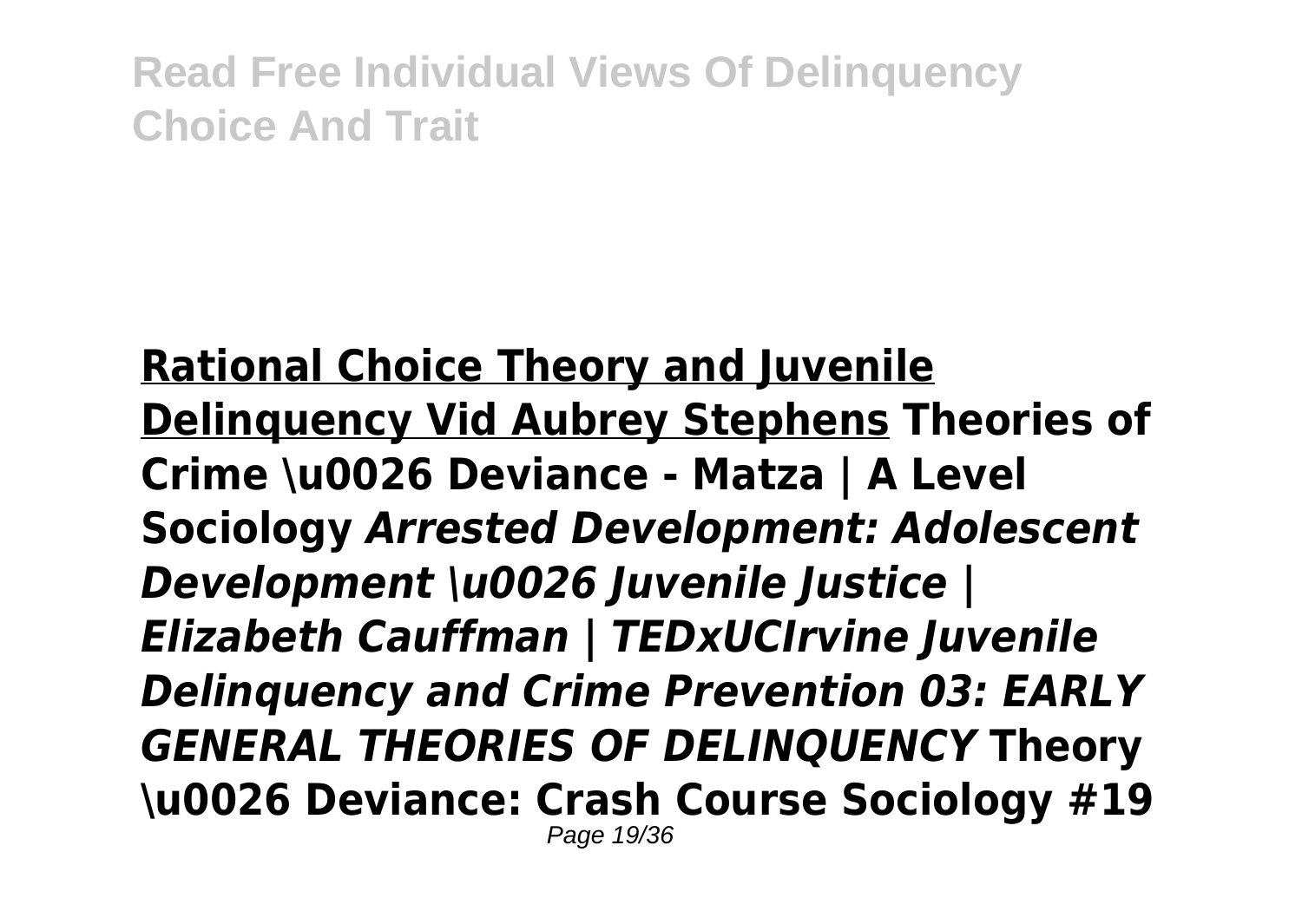**Jordan B. Peterson on 12 Rules for Life**  *Criminology Board Exam Reviewer PART 1 of 4 Juvenile Delinquency and Crime Prevention* **Juvenile Delinquency: Two Types of Criminal Careers Sargon of Akkad and Jonathan Pageau - New Atheist Failure Charles Murray: Why America is Coming Apart Along Class Lines** *Juvenile Delinquency and Crime Prevention 06: Sociological Theories How To Recognize Covert/Collapsed Personality Disorders* **Ayn Rand on Feminism and Equal Opportunity Employment Special Report:**  $P_{\text{A}}$  $\alpha$  20/36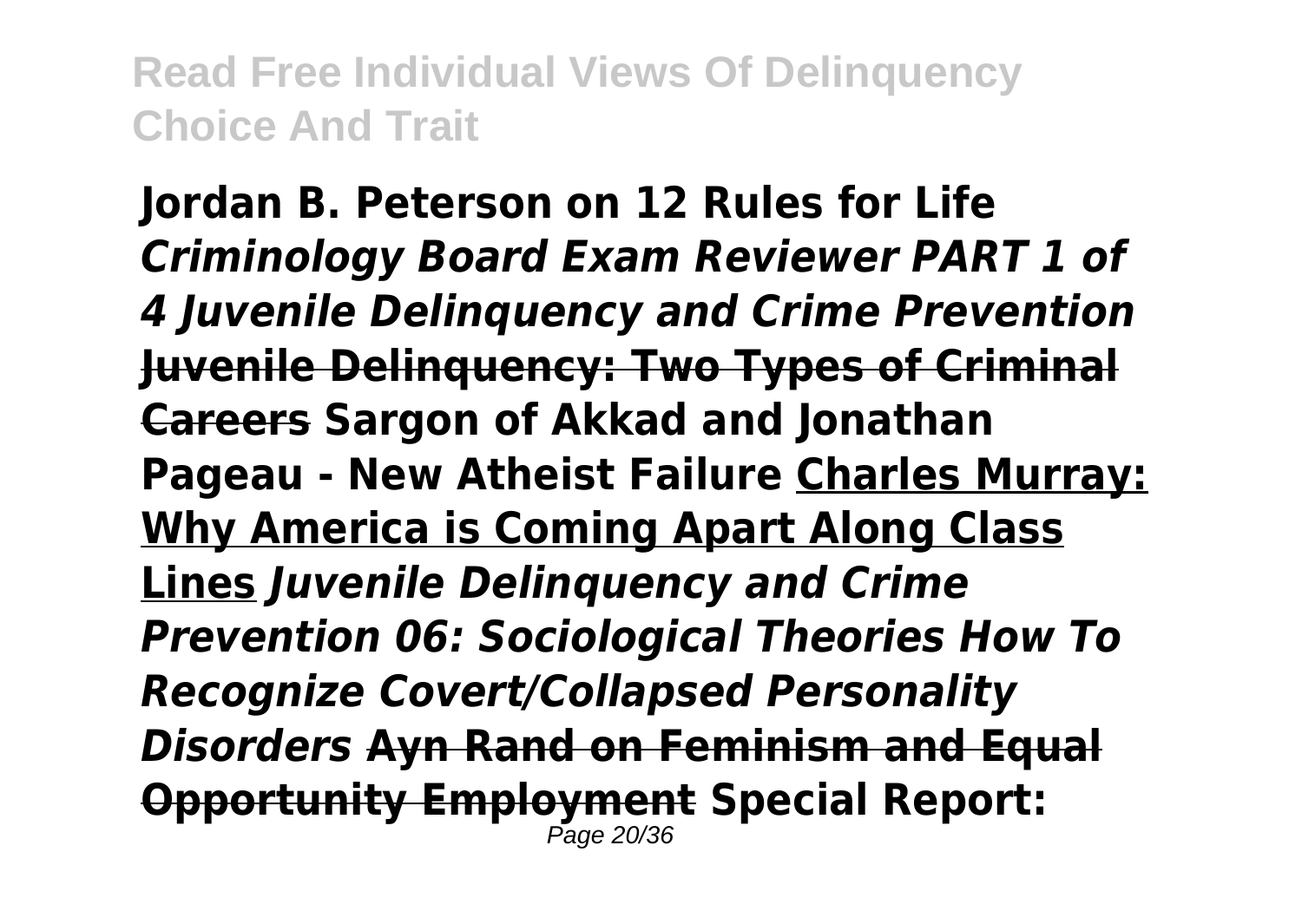**Inside the Juvenile Justice System** *12 Rules for Life (Animated) - Jordan Peterson Prevent Juvenile Delinquency* **Improving early child development with words: Dr. Brenda Fitzgerald at TEDxAtlanta Causes of Juvenile Delinquency** *Noam Chomsky on Fascism: Could It Happen Here? Rethinking Challenging Kids-Where There's a Skill There's a Way | J. Stuart Ablon | TEDxBeaconStreet* **What is JUVENILE DELINQUENCY? What does JUVENILE DELINQUENCY mean? JUVENILE DELINQUENCY** Page 21/36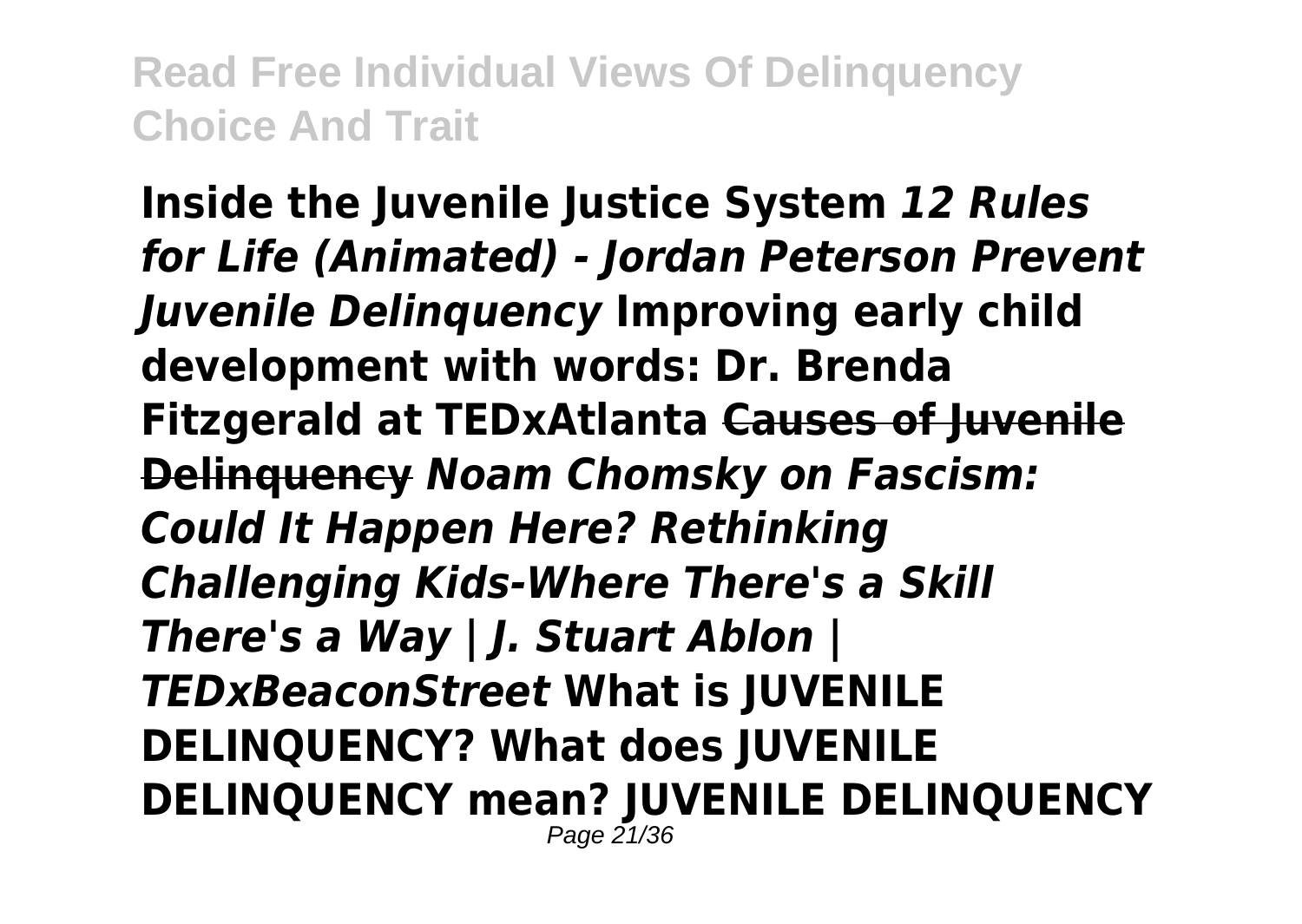**meaning Crime: Crash Course Sociology #20** *Joe Rogan Experience #729 - Jocko Willink* **2017 Maps of Meaning 04: Marionettes and Individuals (Part 3)** *History of the Juvenile Justice System*

**Solving the Youth Crime 'Problem' | Stephen Case | TEDxLoughboroughU***What is the most important influence on child development | Tom Weisner | TEDxUCLA*

**How To Buy Property With Delinquent Taxes America's Juvenile Injustice System | Marsha Levick | TEDxPhiladelphia Individual Views Of** Page 22/36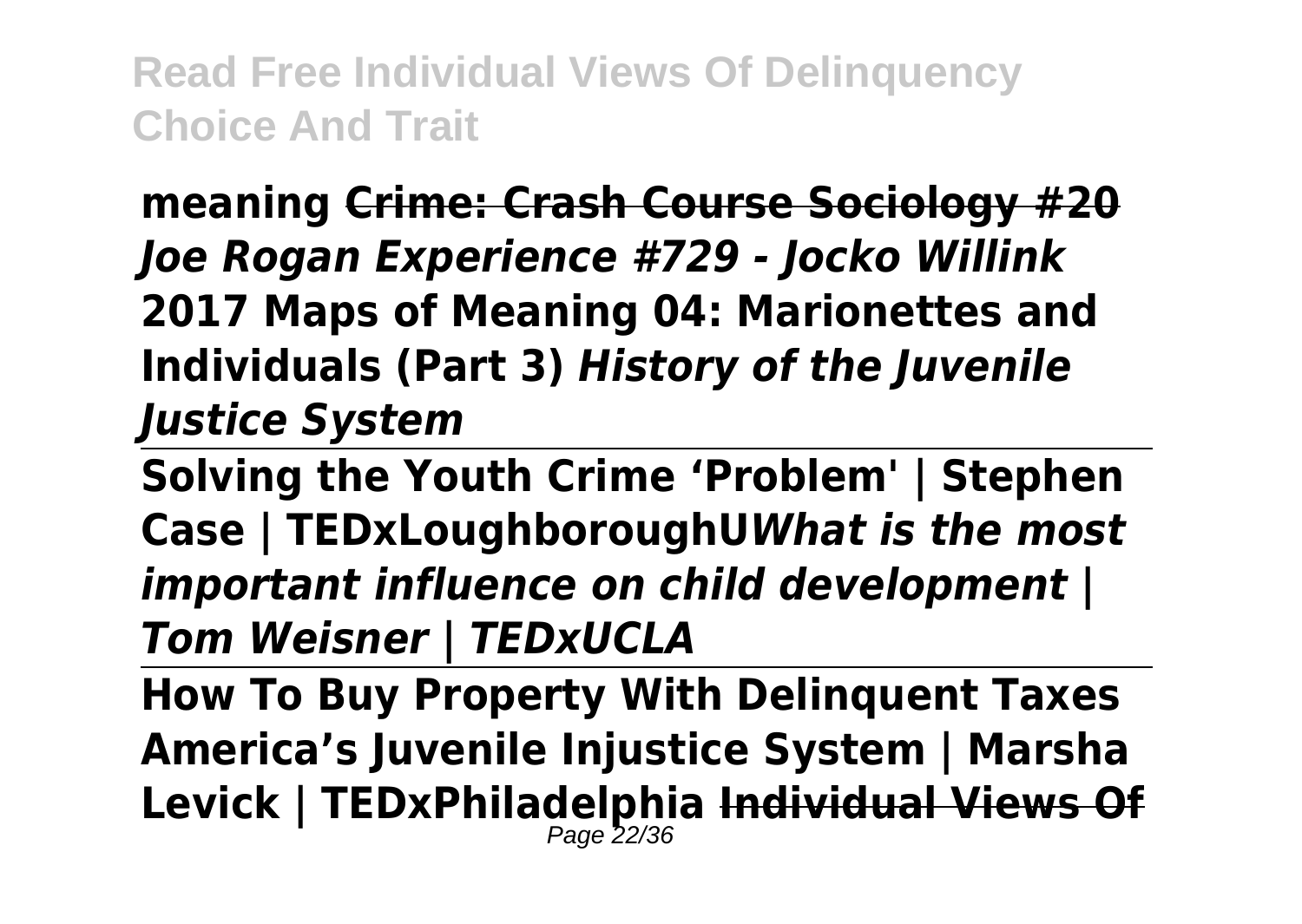#### **Delinguency Choice**

**Cognitive theory contends that the choice to commit delinquent acts can be controlled by the threat of punishment; if people believe illegal behavior will result in severe sanctions, they will choose not to commit crimes.**

**Quiz+ | Quiz 3: Individual Views of Delinquency: Choice ... Read Book Individual Views Of Delinquency Choice And Trait choose to engage in** Page 23/36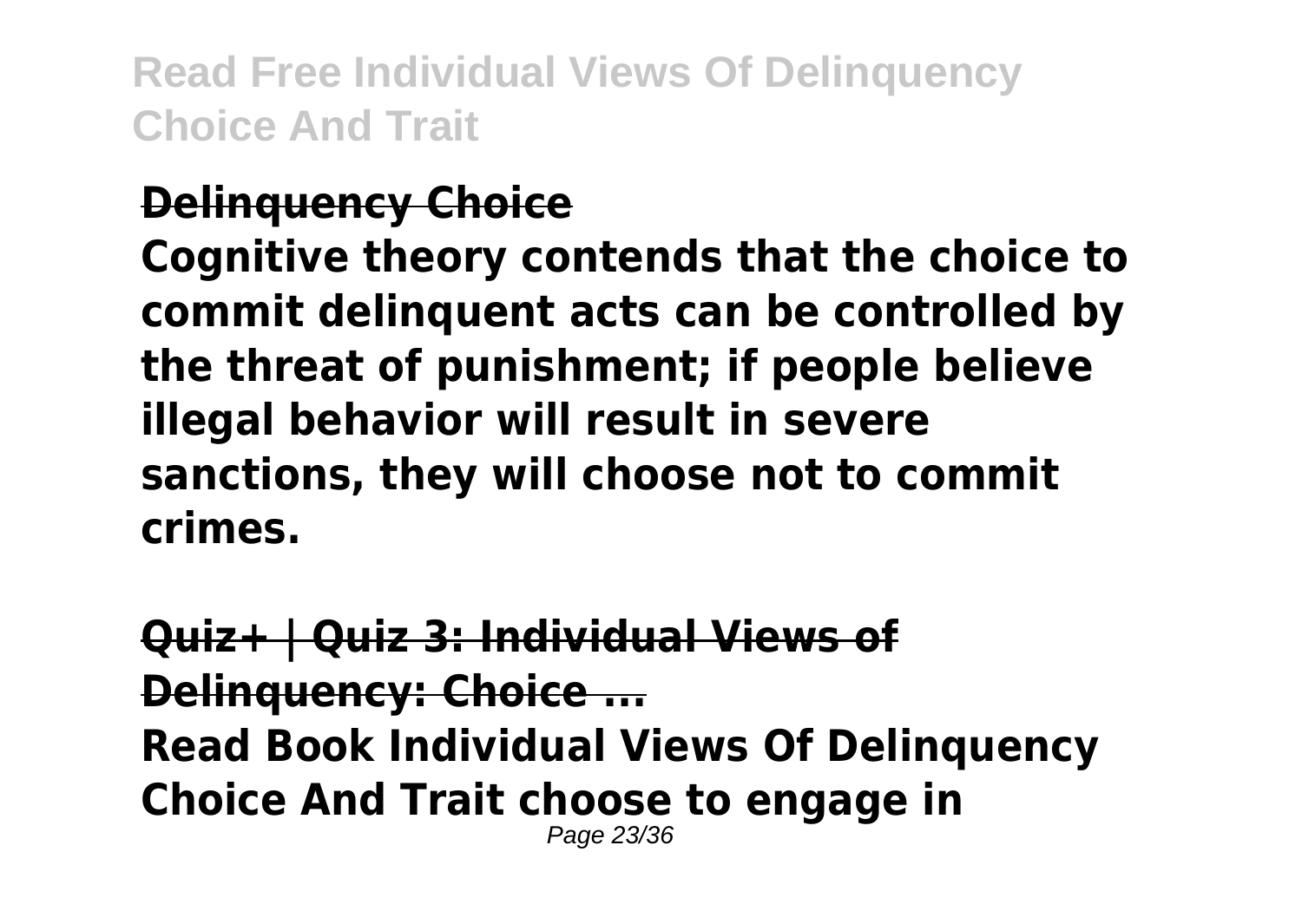**antisocial activity because they believe their actions will be beneficial. Individual Views of Delinquency: Choice and Trait Holds that youths will engage in delinquent and criminal behavior after weighing the consequences and benefits of their actions;**

**Individual Views Of Delinquency Choice And Trait**

**Choice theory maintains that delinquency is rational and can be prevented by punishment that is sufficiently severe and certain.** Page 24/36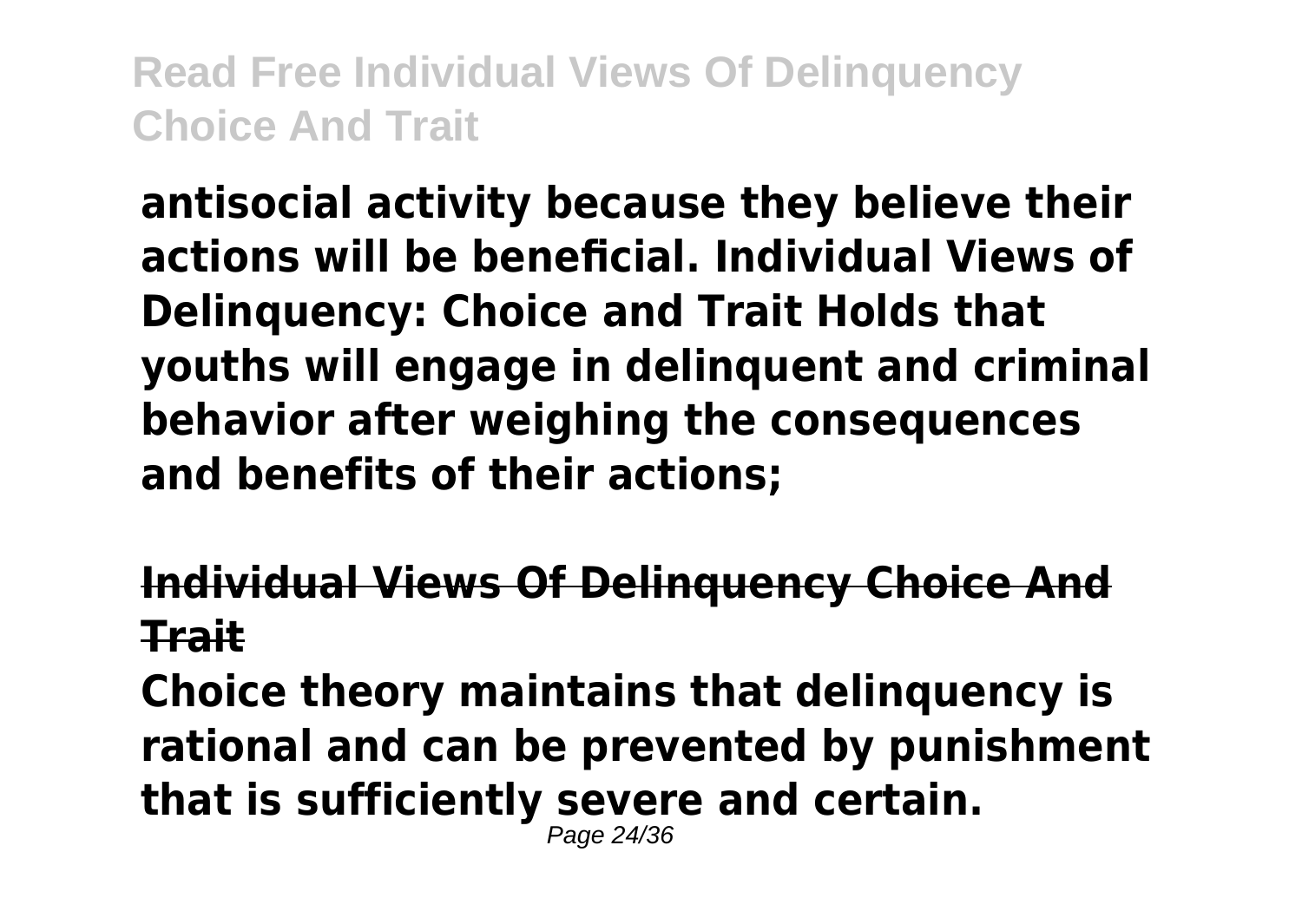**Delinquents who choose crime must evaluate the characteristics of a target to determine its suitability. Routine activities theory suggests that delinquent acts are a function of motivated offenders, lack of capable guardians, and availability of suitable targets.**

**Individual Views of Delinquency: Choice and Trait Access Free Individual Views Of Delinquency Choice And Trait book. Delivering good photo** Page 25/36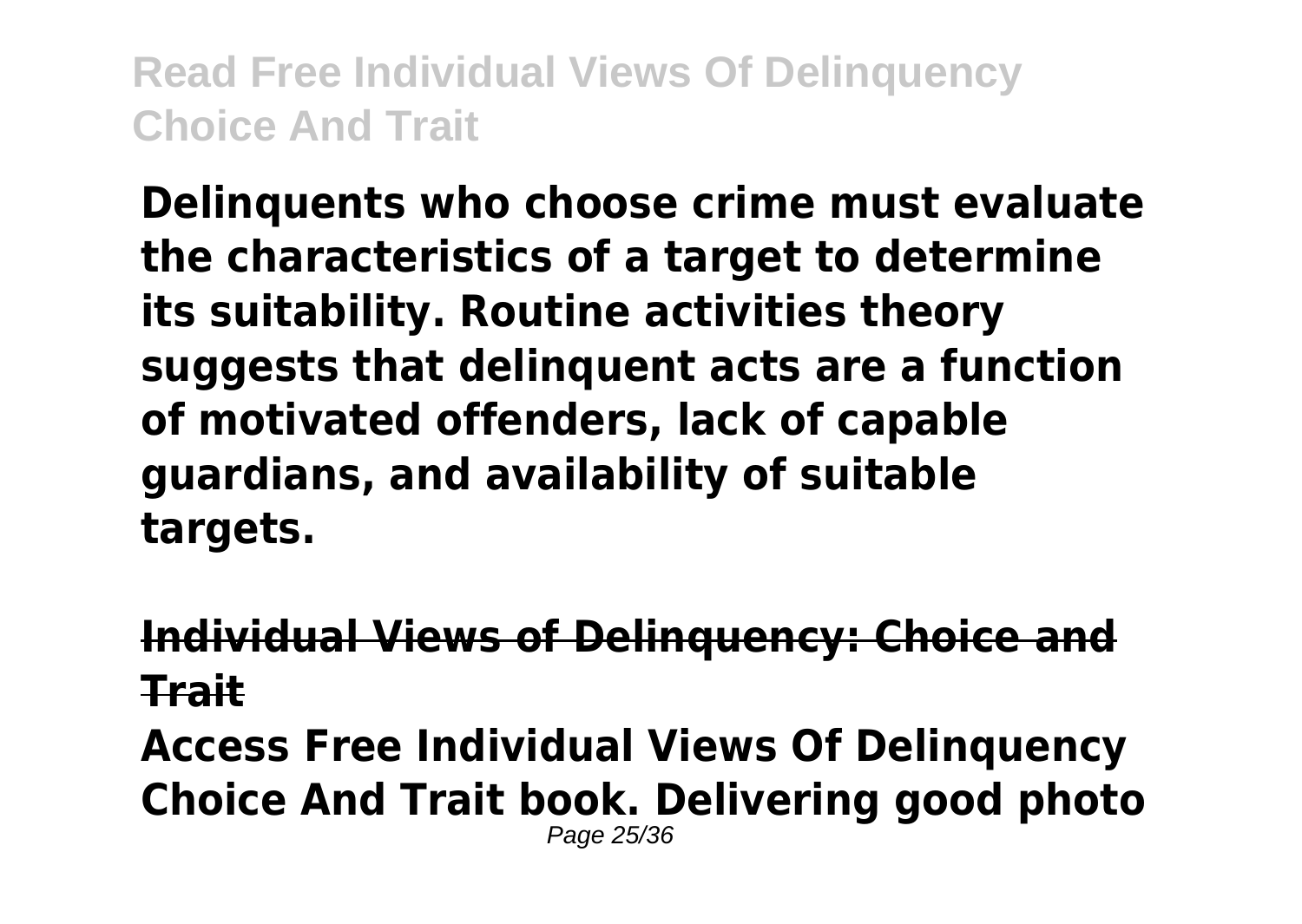**album for the readers is kind of pleasure for us. This is why, the PDF books that we presented always the books as soon as incredible reasons. You can admit it in the type of soft file. So, you can way in individual views of delinquency choice**

**Individual Views Of Delinquency Choice And Trait**

**Download File PDF Individual Views Of Delinquency Choice And Trait pretentiousness is by collecting the soft file** Page 26/36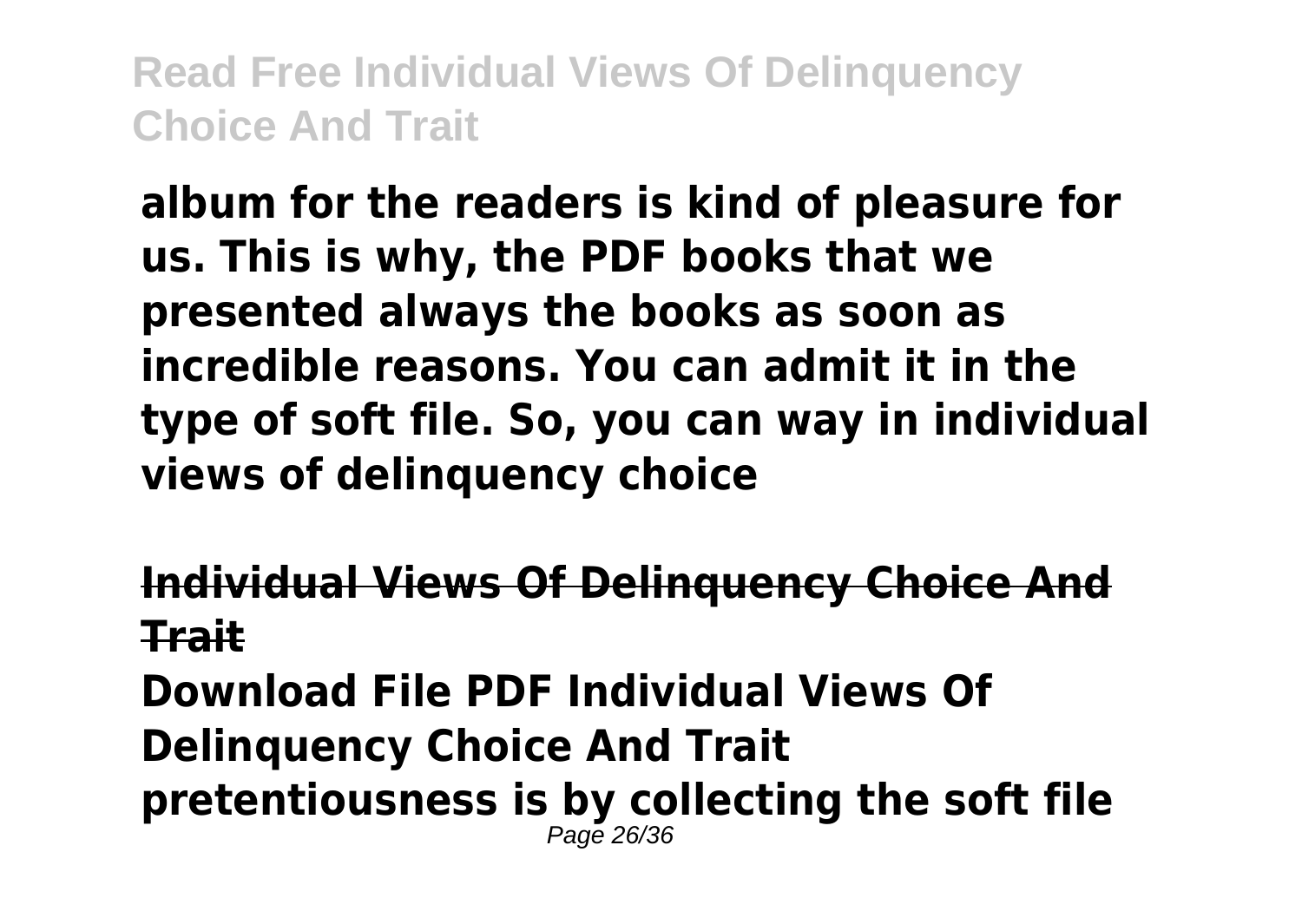**of the book. Taking the soft file can be saved or stored in computer or in your laptop. So, it can be more than a tape that you have. The easiest habit to look is that you can moreover save the soft file of individual views of**

**Individual Views Of Delinquency Choice And Trait**

**Quiz 3: Individual Views of Delinquency: Choice and Trait Unlocking this quiz will decrease the balance by one, you will not be able to revert this action. Cancel Unlock** Page 27/36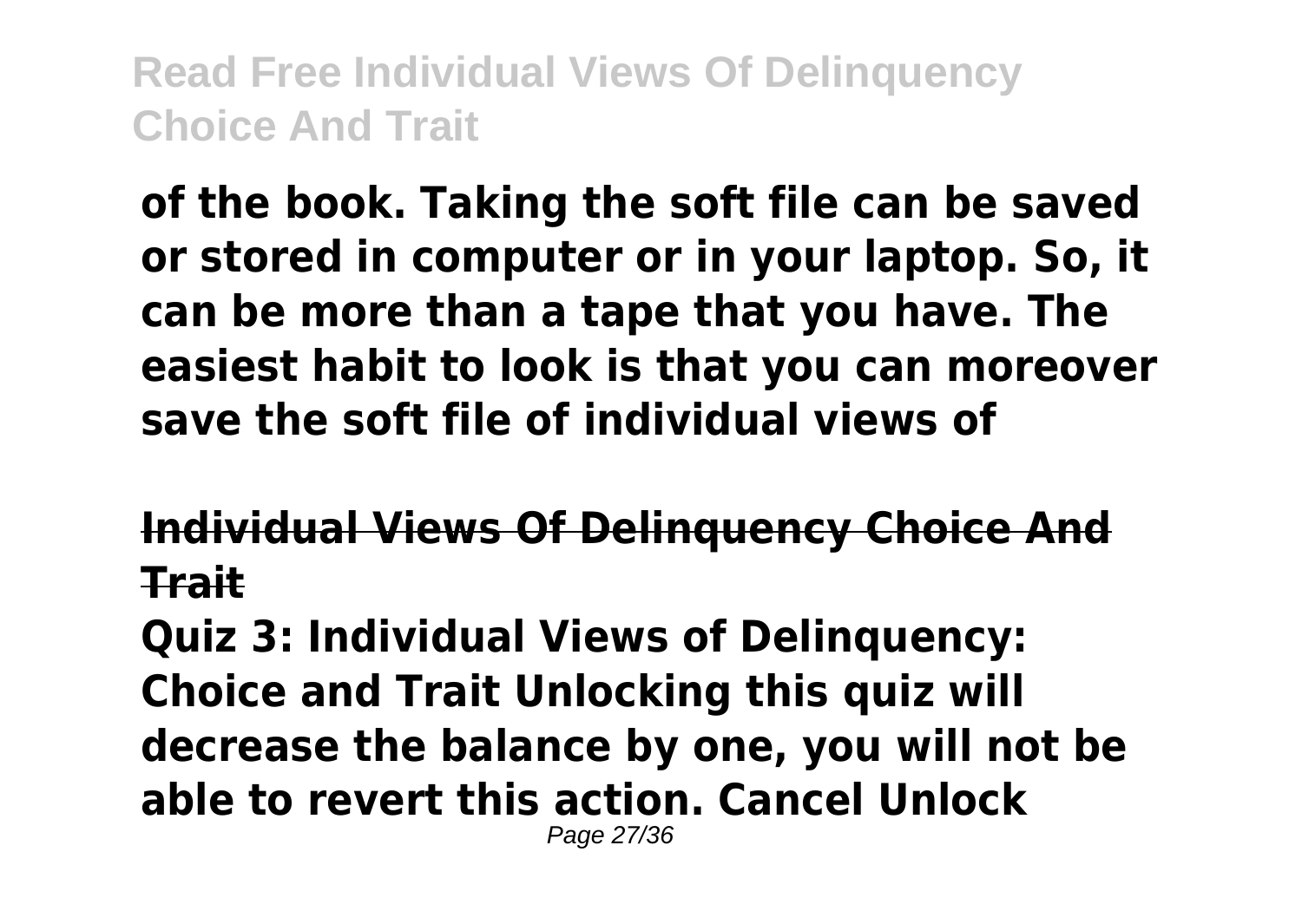# **Quiz+ | Quiz 3: Individual Views of Delinquency: Choice ...**

**There are two views that focus on the individual delinquent: 1. Choice theory suggests that offenders are rational decision makers who choose to engage in antisocial activity because they believe their actions will be beneficial 2. Trait theory suggest that delinquent acts are the product of personal problems and conditions II.**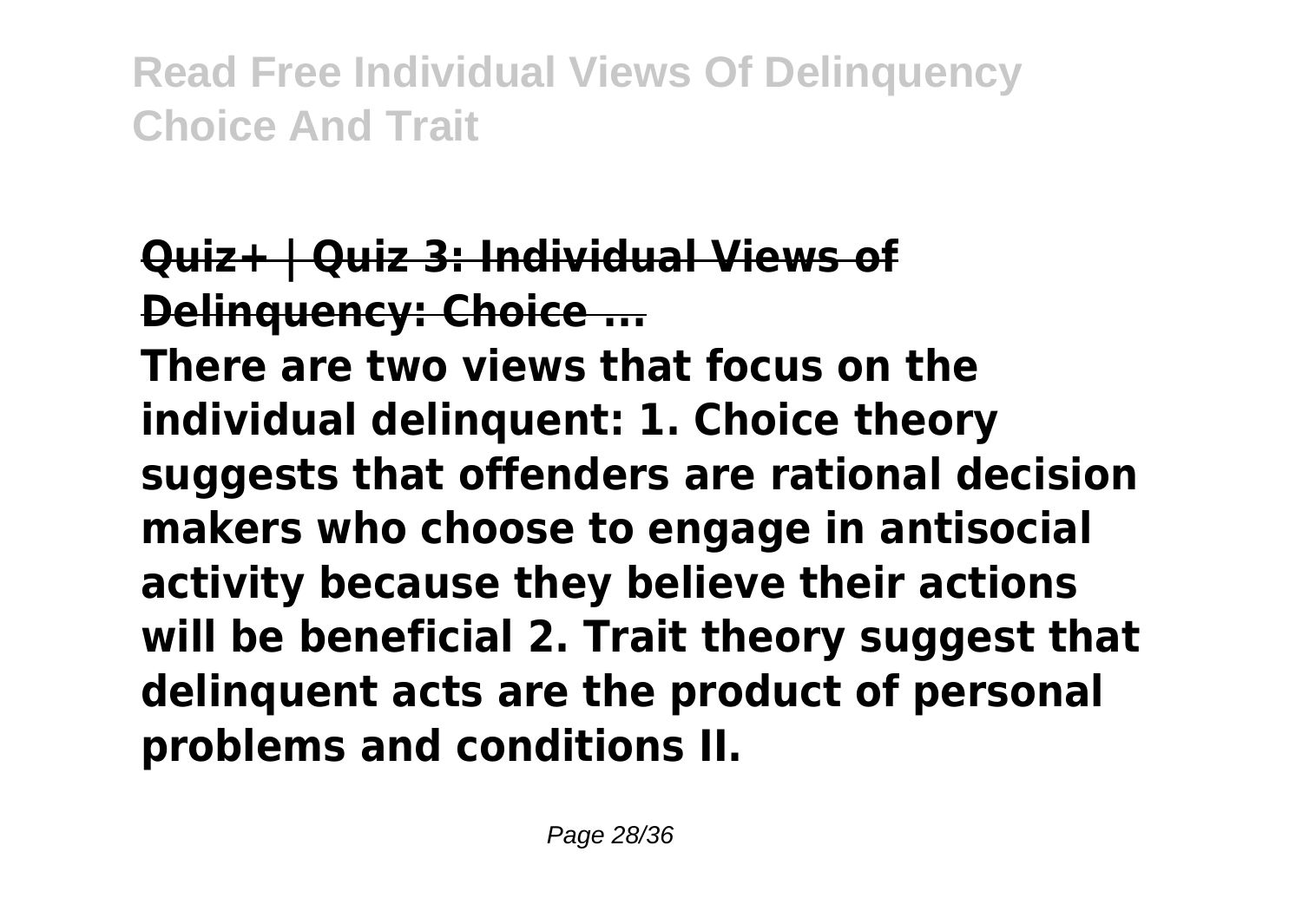# **IDCoreIM Ch3 - CHAPTER THREE INDIVID VIEWS OF ...**

**holds that youths engage in delinquent or criminal behavior due to aberrant physical or psychological traits that govern behavioral choices. free will. the view that youths are in charge of their own destinies and are free to make personal behavior choices unencumbered by environmental factors. classical criminology.**

**Chapter 3: Individual Views of Delinquency:** Page 29/36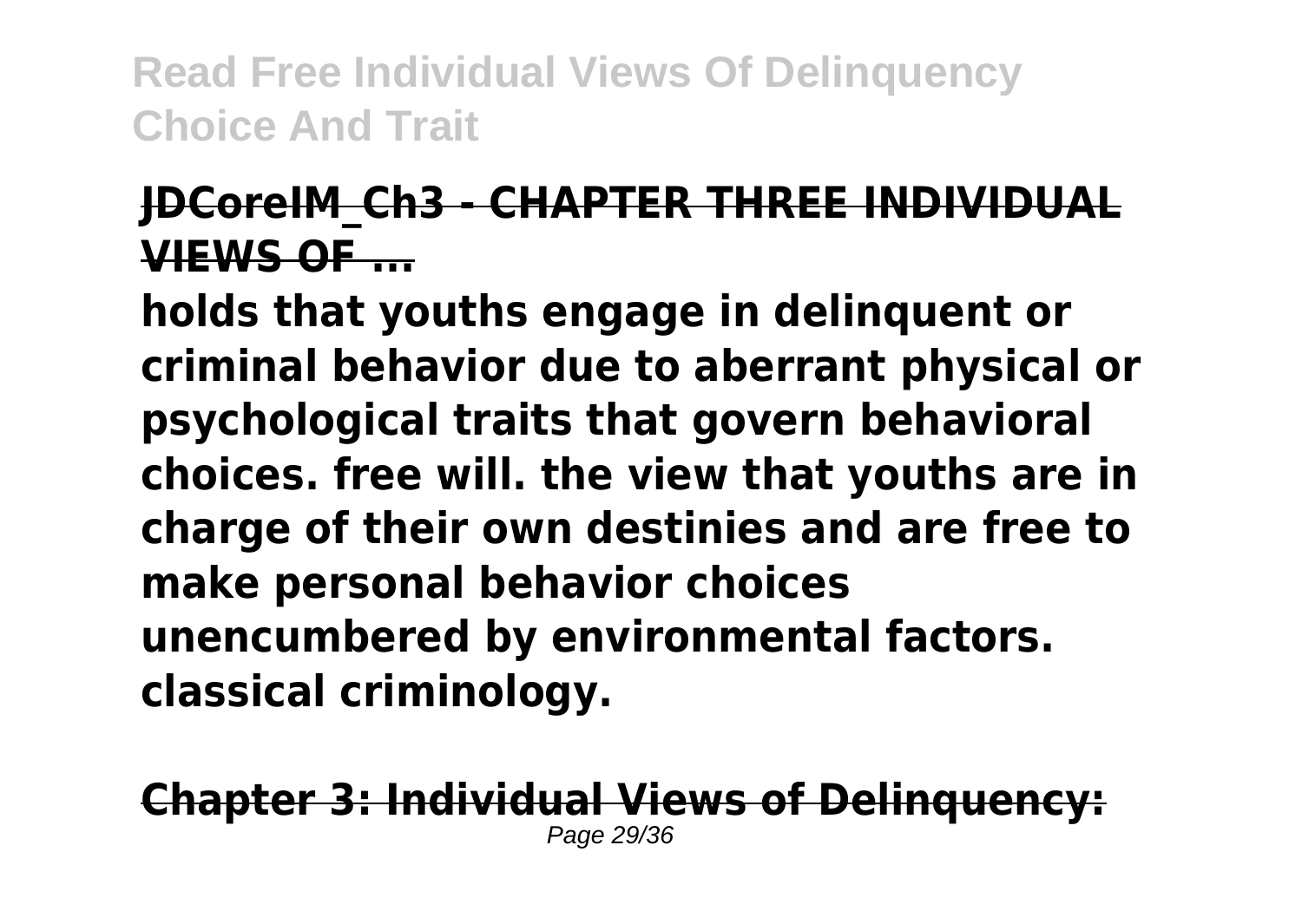# **Choice and ... Individual Views of Delinquency: Choice and Trait: Interactive Quiz Due Sep 12, 2015 by 11:59pm; Points 100; Submitting an external tool; Available Aug 17, 2015 at 12am - Sep 12, 2015 at 11:59pm 27 days**

**Individual Views of Delinquency: Choice and Trait ...**

**Get Free Individual Views Of Delinquency Choice And Trait or Nook, or their reading apps, we can make it really easy for you: Free** Page 30/36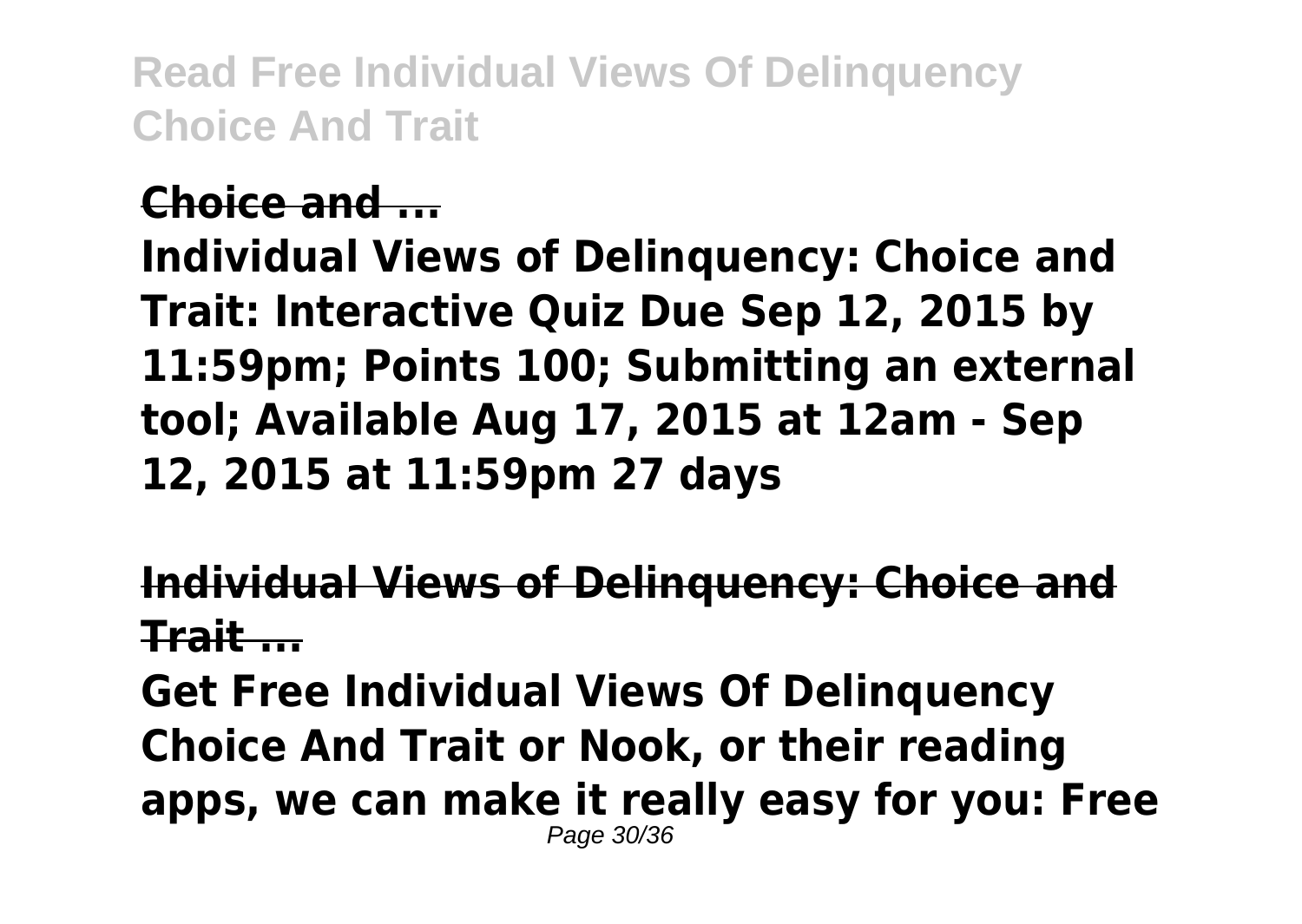**Kindle Books, Free Nook Books, Below are some of our favorite websites where you can download free ebooks that will work with just about any device or ebook reading app. Choice Theory \u0026 Delinquency Page 2/14**

**Individual Views Of Delinquency Choice And Trait**

**Load Individual Views of Delinquency: Choice and Trait: Videos in a new window This tool was successfully loaded in a new browser window. Reload the page to access the tool**  $P$ age 31/36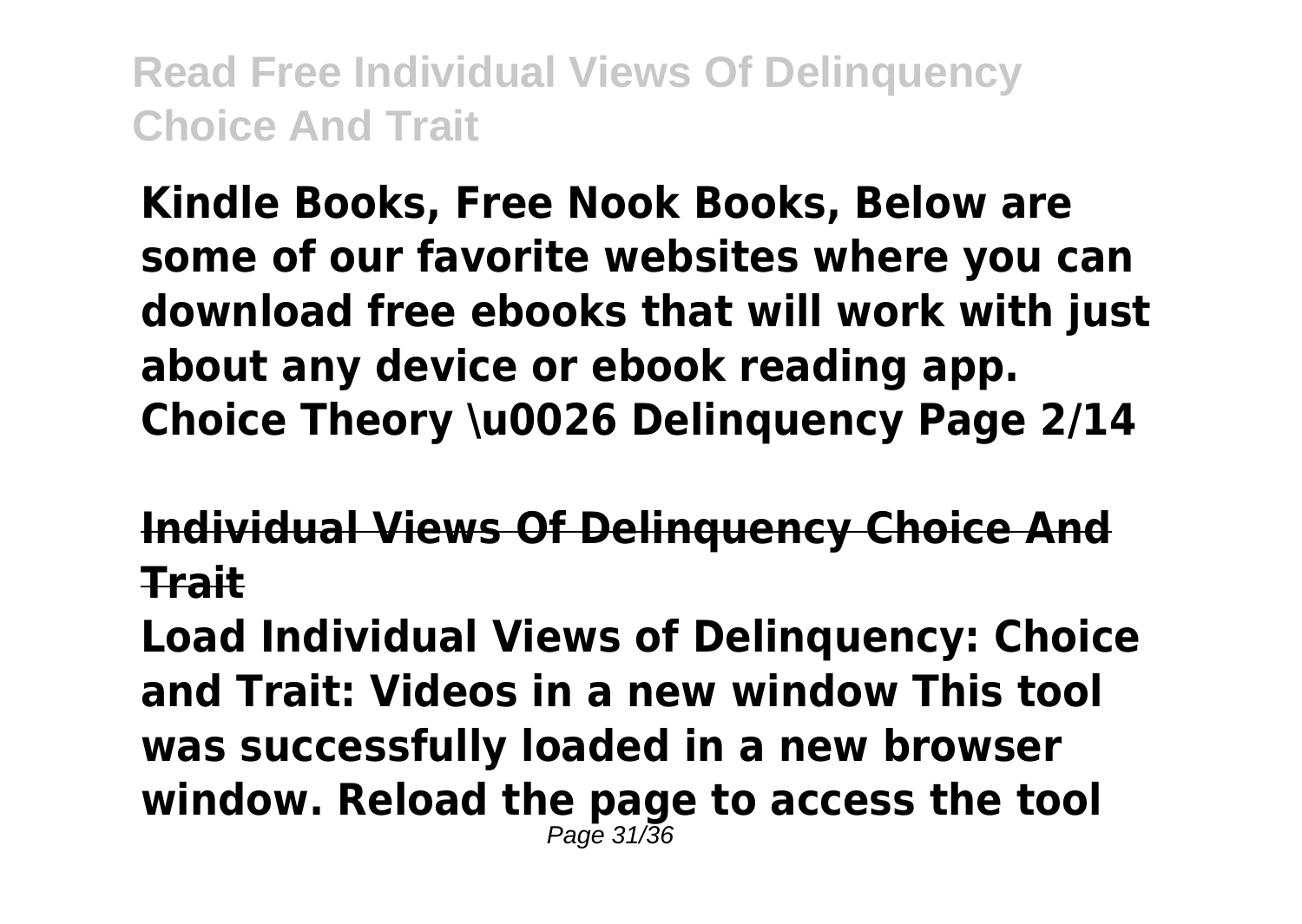**again.**

**Individual Views of Delinquency: Choice and Trait: Videos Copy and edit map Copy. INDIVIDUAL VIEWS OF DELINQUENCY. Education**

**INDIVIDUAL VIEWS OF DELINQUENCY | MindMeister Mind Map Blog. Sept. 11, 2020. Create a clean and professional home studio setup; Sept. 10, 2020. 3 interactive class activities to energize** Page 32/36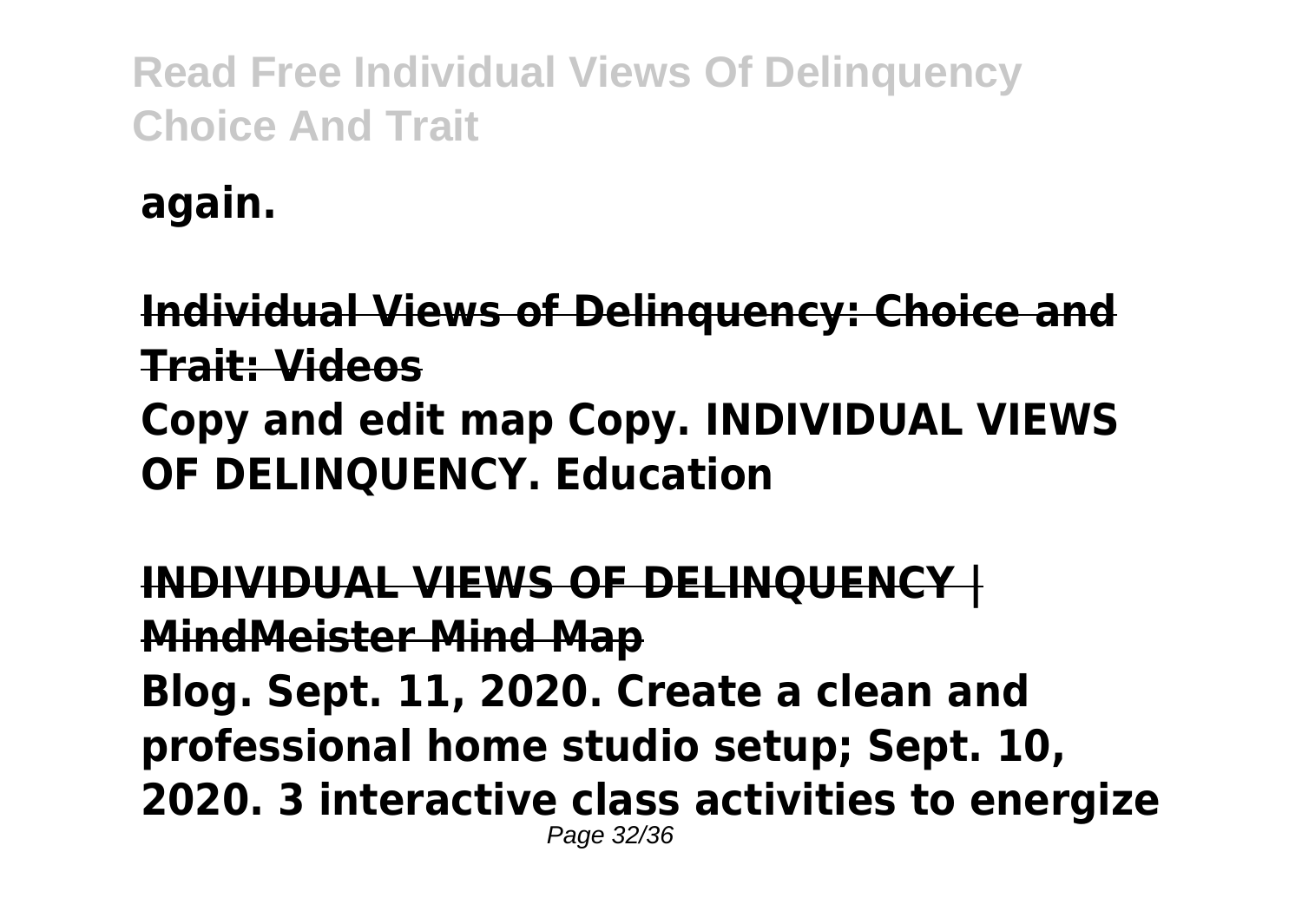# **your online classroom**

# **Individual Views of Delinquency: Choice & Trait by ... Individual Views of Delinquency: Choice and Trait Ch. 3 Topic 5 Choice Theory Discouraging Delinquent Acts It suggests that juvenile offenders are rational decision makers who choose to engage in antisocial activity because they believe their actions will be beneficial. The first**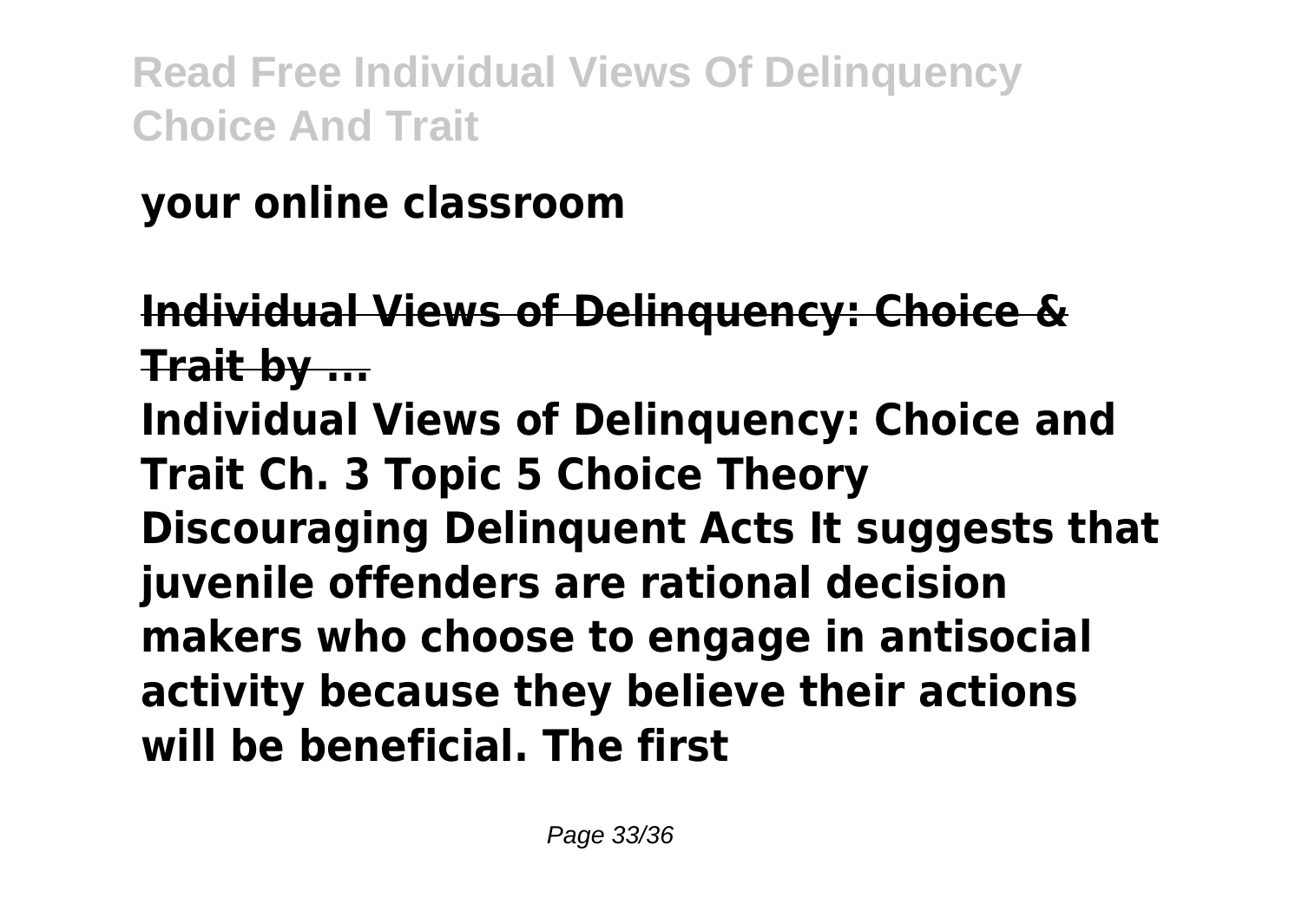# **Individual Views of Delinquency: Choice and Trait by ...**

**choice theory. holds that youths will engage in delinquent and criminal behavior after weighing the consequences and benefits of their actions; delinquent behavior is a rational choice made by a motivated offender who perceives that the chances of gain outweigh any possible punishments or loss. trait theory.**

**Chapter 3 - Individual Views of Delinquency** Page 34/36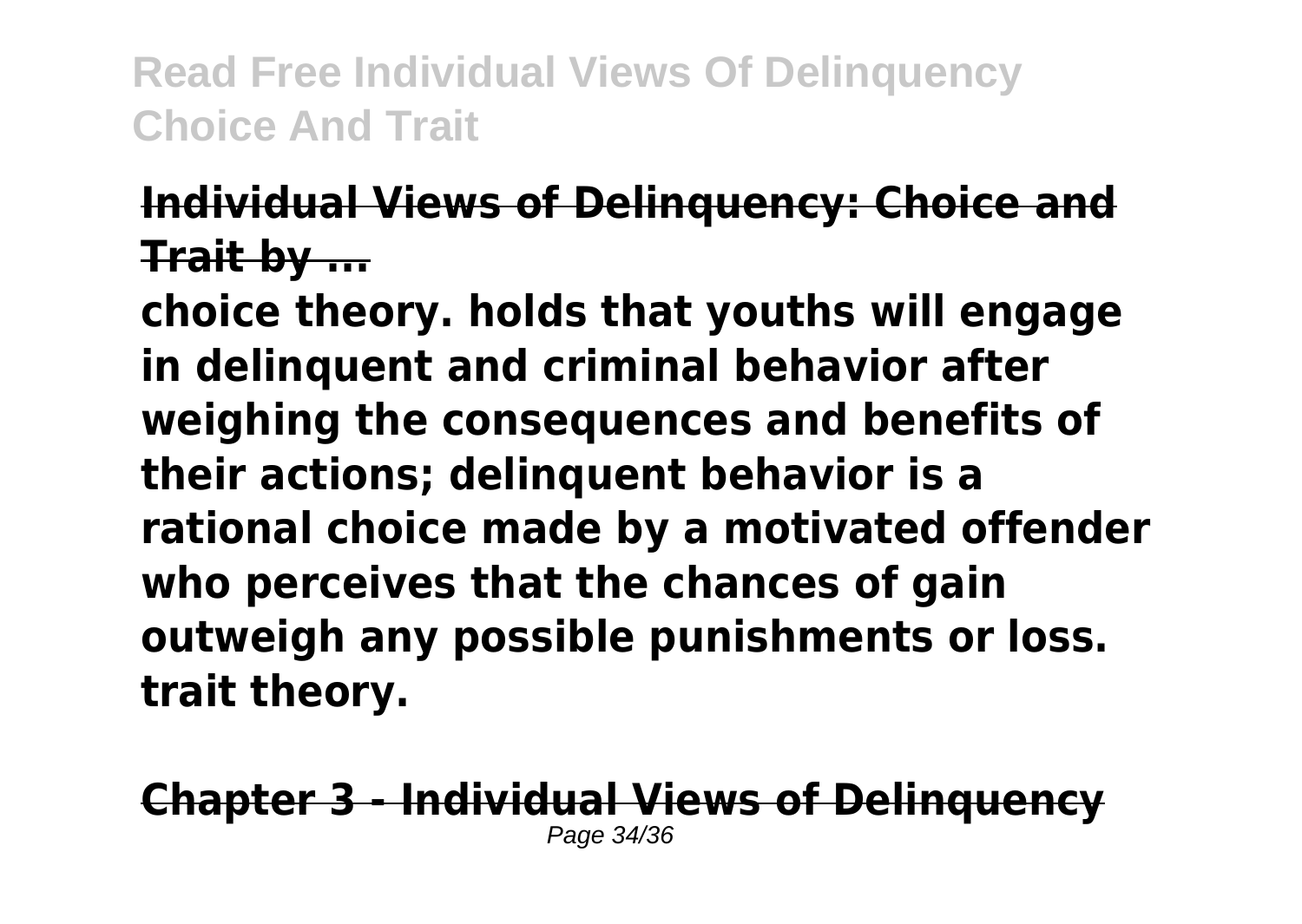#### **Flashcards ...**

**Individual Views of Delinquency Choice and Trait; 2 Choice Theory. Holds that youths will engage in delinquent and criminal behavior after weighing the consequences and benefits of their actions ; Delinquent behavior is a rational choice made by a motivated offender who perceives that the chances of gain outweigh any possible punishment of loss. 3 Choice Theory. Free will allows youth to choose their own**